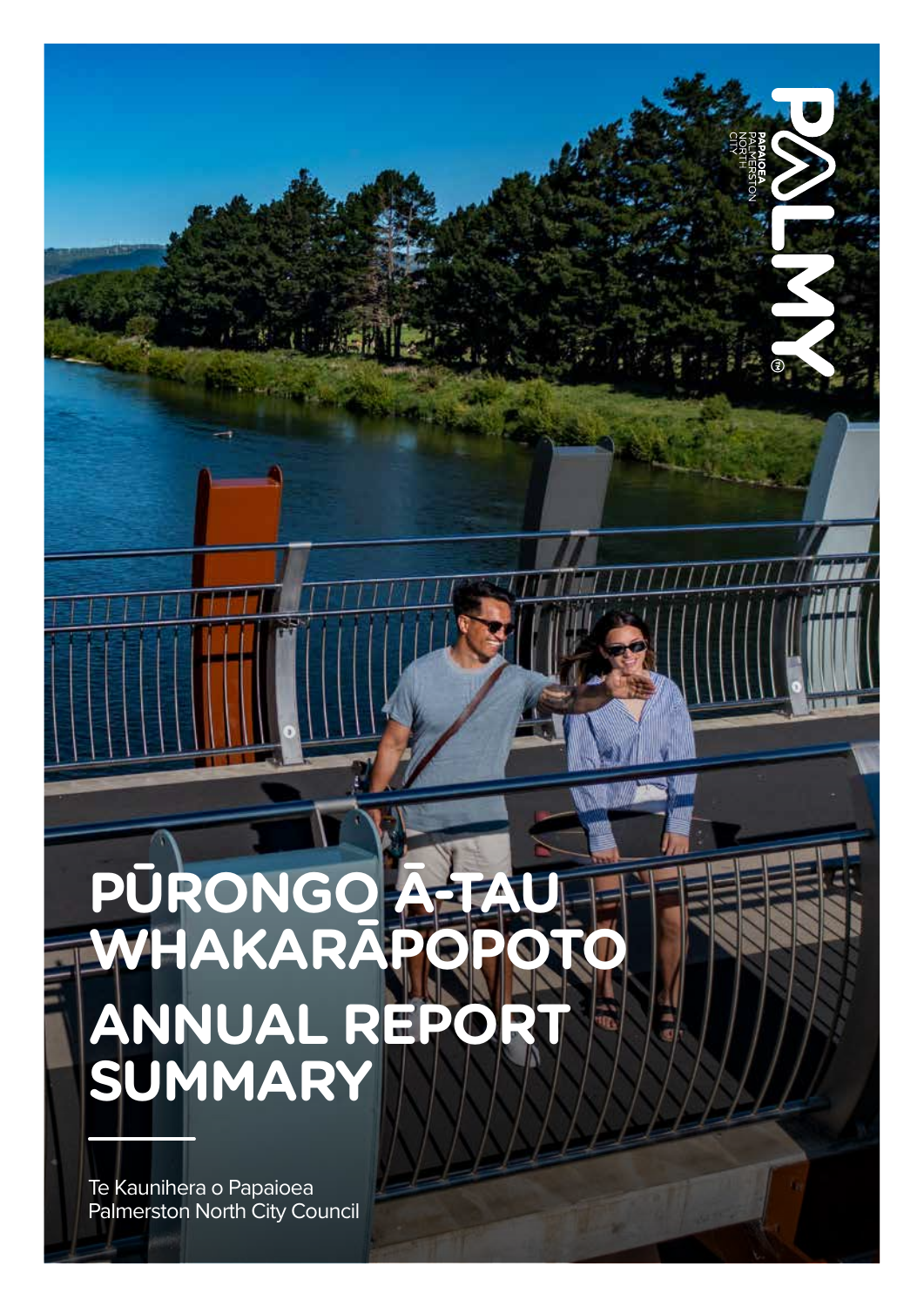**Matawhānui Papaioea Palmerston North Vision**

He iti rā, he iti pounamu Small city benefits, big city ambitions

**Whāinga 1:** He tāone auaha, he tāone tiputipu **Goal 1:** An innovative growing city

**Whāinga 2:** He tāone whakaihiihi, tapatapahi ana **Goal 2:** A creative and exciting city

**Whāinga 3:** He hapori tūhonohono, he hapori haumaru **Goal 3:** A connected and safe community

**Whāinga 4:** He tāone tautaiao **Goal 4:** An eco city

**Whāinga 5:** He Kaunihera ahunui, whakamana i te iwi **Goal 5:** A driven and enabling Council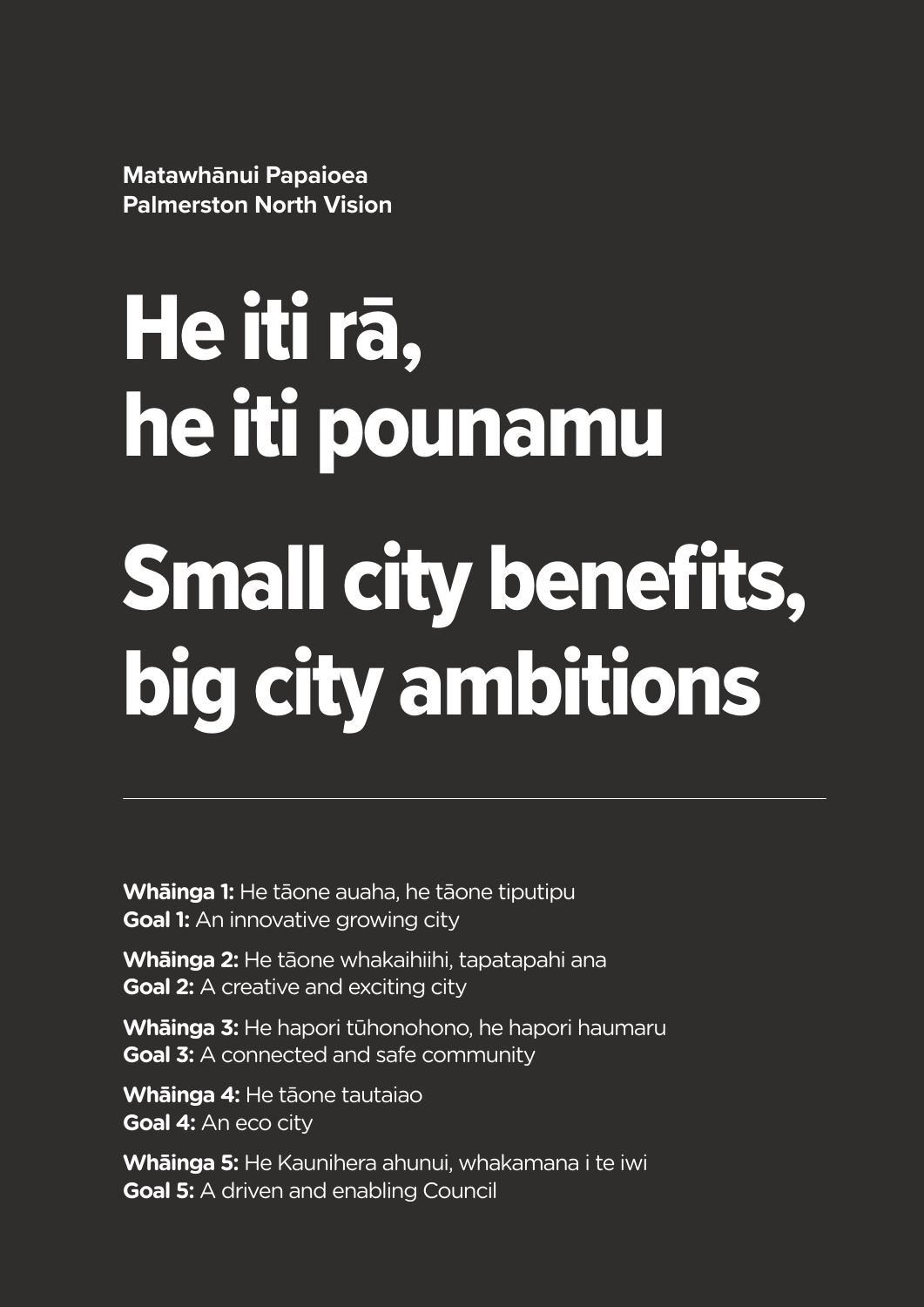# **He Mihi**

**Kei te mihi atu ki a Tararua te pae maunga me tōna taumata Te Ahu ā Tūranga.**

**Ko te awa e rere mai nei ko Manawatū. Ko Tānenuiarangi te tangata, ko Rangitāne te iwi, no reira ka tuku whakamihi ki te iwi o Rangitāne e pupuri nei i te mauri o tēnei whenua.**

**Tini whetu ki te rangi, Rangitāne ki te whenua.**

**Tihei Mauriora!**

The Palmerston North City Council respectfully recognises the local iwi Rangitāne and their customary relationship to this area and appreciates the ongoing support of the iwi in the development of this City and all of those people who have made it their home.

Council remains committed to fostering and strengthening our relationship with Rangitāne.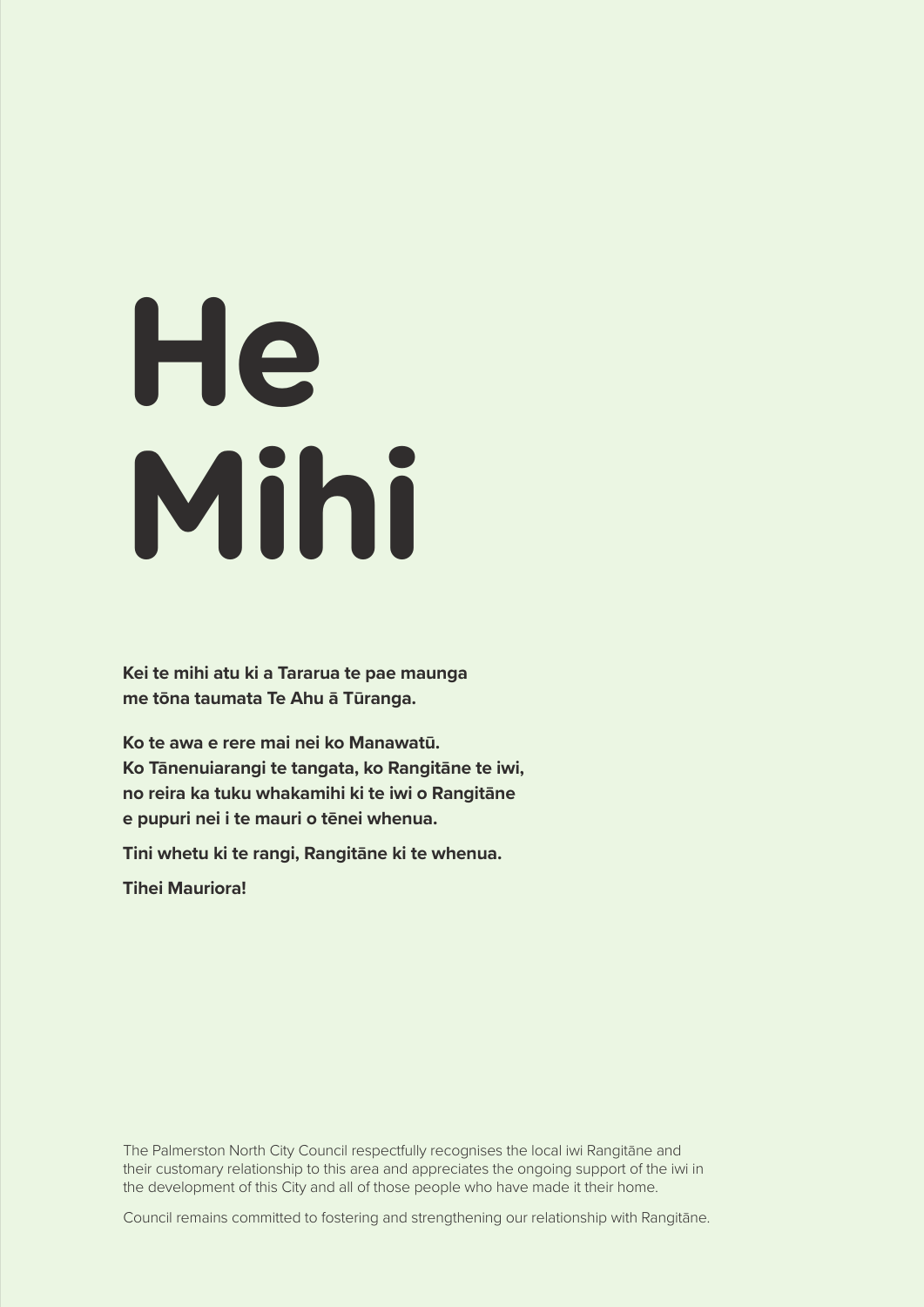# YEAR IN REVIEW

#### KIA ORA TATOU,

**Palmerston North currently has one of the country's hottest economies and has sustained a real pathway of growth in the past year. The 2020/21 financial year was marked by continued economic resilience and strength built off a broad economic base, coupled with over \$7 billion worth of projects either underway or in the pipeline. Our thriving city is continuing to develop its infrastructure, transport, cultural and sporting assets. We strengthened community spirit and stepped up progress which confirmed our vision of 'Small city benefits, big city ambition'.**

#### MAJOR MILESTONES

This financial year included planning and commemorating the city's 150th sesqui-centennial anniversary as Te Papaioea - Palmerston North city, reflecting on its rich heritage, built on

our strong Rangitāne o Manawatū foundation. In celebration of past, present and an exciting future of strong growth, our lively city commenced the commemoration through a year-long calendar of sporting, arts, cultural, business and recreational events.

In this context of reflection, we launched a fresh identity for Palmerston North centred on becoming the food innovation capital of New Zealand. This strategic positioning, based on worldclass science and research,

draws on the whole spectrum of food within our wider region. From our farming and growing origins, through to significant food manufacturing and production capacity, but also our food innovation and logistics hub strengths.

Another milestone was the preparation of a new 10-Year Plan in consultation with residents, a plan undertaken with a new Deputy Mayor and a new Councillor after a Council by-election. Also rejuvenating democratic processes was the Council vote to establish a Māori ward or wards for the 2022 and 2025 local government elections. This was another sure step forward in our partnership with mana whenua Rangitāne o Manawatū, and it automatically triggered a representation review.

This was also a significant year as central government signalled major national reforms that will significantly transform local government. These encompassed a review of the Future for Local Government, the Resource Management Act, and a proposed centralisation of Three Waters (drinking, waste and stormwater services) into a streamlined model which will own infrastructure on behalf of Councils.

#### FINANCIAL POSITION

This year the economy bounced back more strongly than anticipated, although Covid-19 recovery in New Zealand, along with global impacts and supply chain issues, continue to impact the delivery of both the capital new programme and renewal programme.

The 2021 financial year ended with a \$4.3m favourable operating surplus from activities. The year saw operating revenue exceeding predictions of the pandemic effect. Increased revenue came from city development consenting, venues, parking, roading and recycling.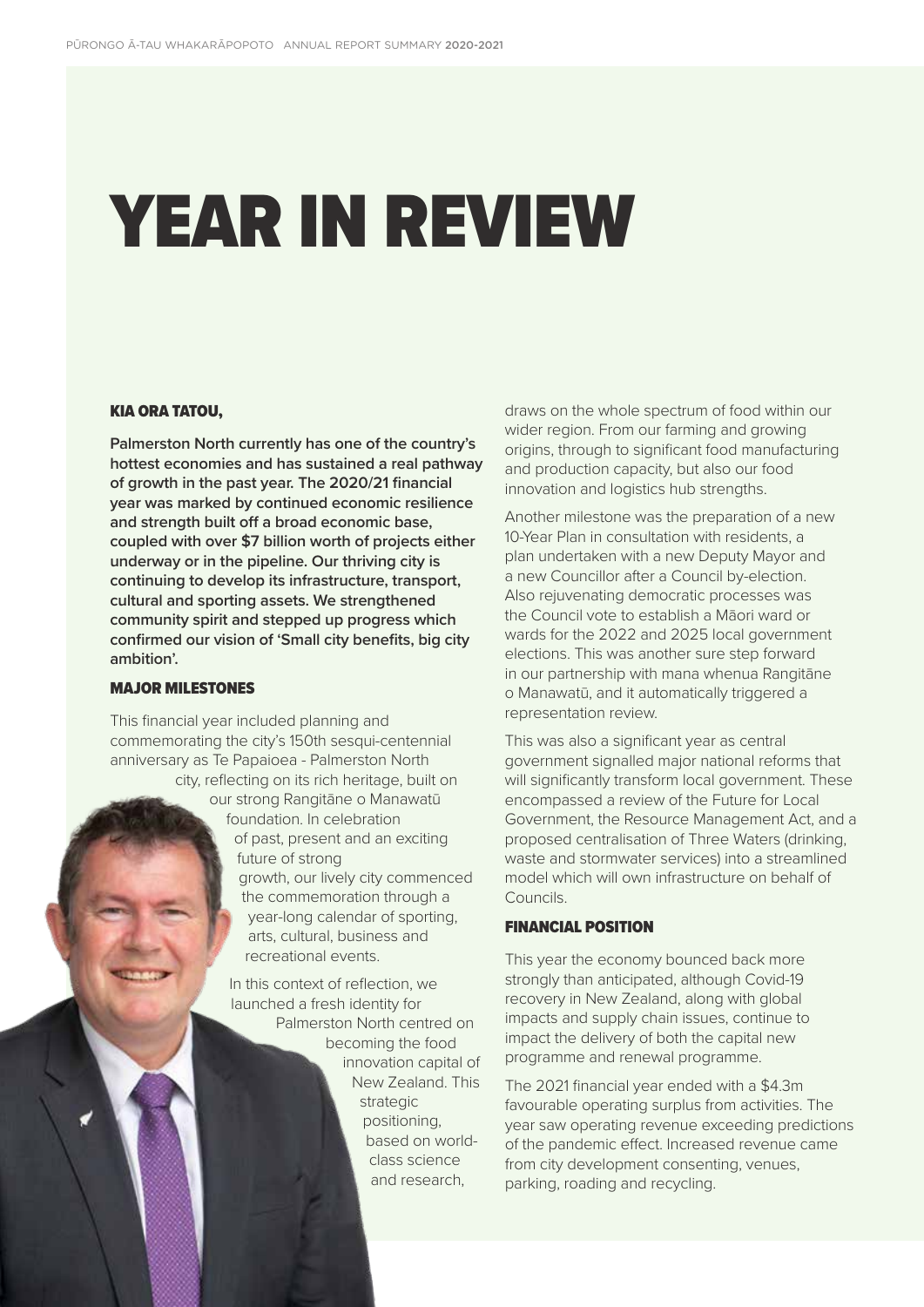During the financial year, the capital budget was revised upward by \$13.9m (20%) from the Annual Plan, mostly due to government Three Waters stimulus funding. The capital new programme resulted in expenditure of \$39.9m against an Annual Plan budget of \$46.8m, which led to 85% of the capital new Annual Plan budget being spent compared with 49% of the previous year. The capital renewal programme resulted in expenditure of \$23.3m (98%) spent against the Annual Plan budget of \$23.7m. Council had a number of external pressures, particularly from workforce and skills shortages through the country, and despite this achieved exemplary performance of our capital programme.

An assessment was completed on our operational land and buildings which resulted in a full revaluation of them as at 30 June 2021 due to the significant increases in land value in the past 12 months. This revaluation brought the total value of Council assets to over \$2 billion.

Our 10-Year Plan budgeting process struck a balanced course, weighted towards investing in infrastructure to manage strong growth patterns. After running at minimal levels to manage Covid-19 impacts, there was an overall rates increase of 8% in 2021/22 (compared to 1.95% for the previous year), of which 80% is an increase in the amount we are spending on infrastructural renewals and maintenance.

#### YEAR HIGHLIGHTS

#### **Major Infrastructure**

The region and city's multibillion dollar pipeline of development projects continued to progress. These drivers of growth include a group of major infrastructure and transport projects to move people and products around the city more efficiently and safely. Benefits range from reduced heavy traffic and lower carbon emissions through to attracting investment and building the profile for our city.

In 2020, and again in 2021, consultations took place on how we manage, treat and discharge our wastewater for up to the next 35 years. This last year has involved considerable planning, assessment and engagement around Nature Calls, our Wastewater Treatment Plant Upgrade. The next step is for Council to choose a BPO - Best Practicable Option for resource consent application. Concurrently we also progressed a range of crucial water supply development works as the city continues to expand.

Nature Calls is the largest financial decision our city faces, and building the Best Practicable Option is presently beyond Council's borrowing power. It is notable that if the government's Three Waters reform proposal transfers responsibilities for water services to larger publicly-owned entities in 2024, the \$350m plus burden of Nature Calls would be removed from our Council's balance sheet.

#### **Housing**

Palmerston North faces housing supply and affordability challenges similar to other high-growth centres, and Council must ensure there is land and infrastructure to meet demand.

We need an additional 13,000 homes by 2050, and Council has been a national leader through investing in housing. Earthworks and civil works progressed on Council's Tamakuku Terrace residential subdivision in Whakarongo towards sale of sections in late 2021. It is the first time in decades Council has converted its own land into sections for housing. Another Council-owned site that has potential for housing is 17 Summerhays Street, the former Terrace End Bowling Club site.

Palmerston North is also one of the only councils across the country developing new social housing. In July 2021 Prime Minister Jacinda Ardern opened stage two of Papaioea Place, and Council committed an additional \$14 million towards social housing as part of our 10-Year Plan. The Prime Minister congratulated us for keeping the fires burning after Covid-19 had put housing onto the back burner.

#### **City Centre**

Redevelopment of Central Energy Trust Arena's Entrance Plaza, Pits Relocation, and Southern and Western Embankment was completed, along with cultural and heritage overlay and other works.

The Speedway Pits were operational for New Zealand Stockcars Teams Championships in February, a weekend that contributes an estimated \$6m to our local economy.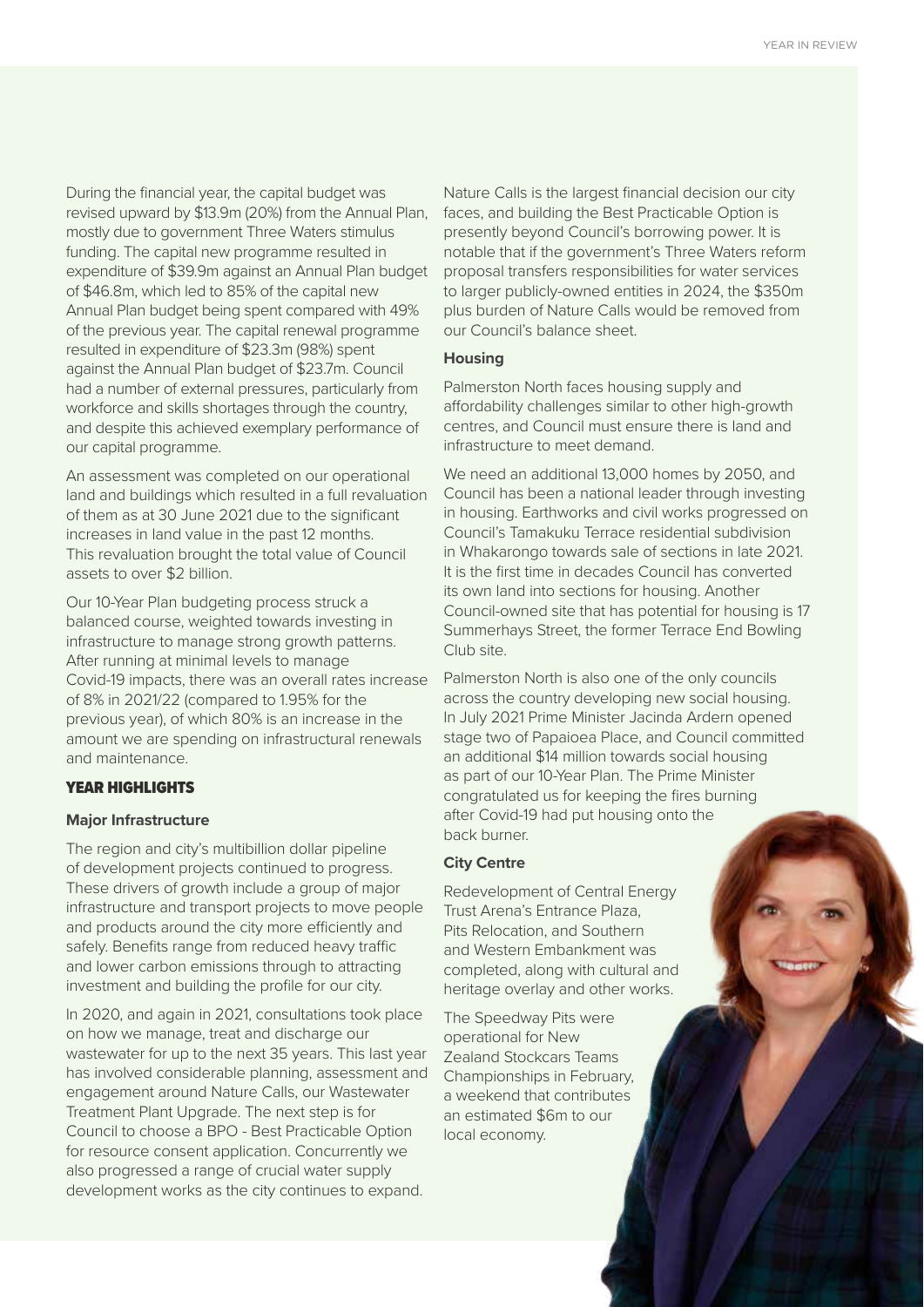Central Energy Trust Arena is a world-class venue and brilliant city showpiece that enables a multiplicity of sports and events. This magnet for visitors and residents alike will stimulate our local economy into the future.

In addition to this and other catalyst projects enlivening the city centre, this year notably saw the formal establishment of the Palmy BID (Business Improvement District), voted for by ratepayers and businesses, which gives business people a strong voice in shaping the CBD.

#### **Manawatū River Network**

He Ara Kotahi bridge and pathway, the centrepiece of a reinvigoration of our river network continued its remarkable winning streak. It won one of the top engineering awards and two of the top transport awards in New Zealand. He Ara Kotahi averages 11,000 users a week, and ahead of its second birthday on 7 June 2021 clocked more than a million users.

Development of the Manawatū River Framework continued, including upgrading the Victoria Esplanade river entranceway, and construction work progressed at the Park Road entrance. Our awa (river) and waterways are elemental to Palmerston North's direction as an eco-city and this year the city released its first Environmental Sustainability Review. The report covers how Council is meeting its carbon emissions reductions and how the community are looking after the environment through sustainable practices.

#### **Cultural Diversity**

Celebrations over the year such as our annual Festival of Cultures in Te Marae o Hine-The Square reminded Palmerston North of the unique and changing fabric of our community. With a youthful population and thriving arts and culture scene, Palmerston North's diverse ethnicity takes on particular significance as we look back, and plan forward, on our 150th anniversary in 2021.

Council will continue to empower Palmerston North's growing, diverse populations so that each group prospers and thrives. In October 2020, Council highlighted our aspirations for local Pacific people by signing a Memorandum of Understanding with the Ministry for Pacific Peoples and the Ministry now has staff located in the city.

In 2021 we celebrated the Māori New Year with a Matariki Puanga festival at our awa at the glowing path Tini whetū ki te rangi, ko Rangitāne nui ki te whenua.

#### STRONG OUTLOOK

Local government in New Zealand has entered a new era of challenge and significant change. Palmerston North will be the national stage for evaluating this when we host the Local Government New Zealand conference in July 2022. Our winning bid to host this forum underlines the attraction and growing importance of our bustling regional hub at a natural crossroads of the North Island.

Coming out of unsettling times our city has a bright outlook. Construction is continuing to support growth and is expected to underpin a flourishing regional economy in the years ahead. There is cautious optimism given the ongoing volatility and uncertainties in the external environment that may constrain our ambitious city growth agenda. Key related challenges for programme deliverability include border closure, pressures on supply chains, and shortages and delays in the skilled labour market.

Overall, Palmerston North is a city on the move, our reputation has improved and we are becoming a city of choice. We are investing in the city to support growth and liveability for a sustainable eco-city that residents are proud to call home. The city has confirmed its bold course, achieved solid momentum, and is set to manage projected growth. Council is ready to partner with our community as we create a thriving, modern and multi-cultural regional city.

Ngā mihi nui,

Grant Smith JP Heather Shotter Mayor Chief Executive 19 January 2022 19 January 2022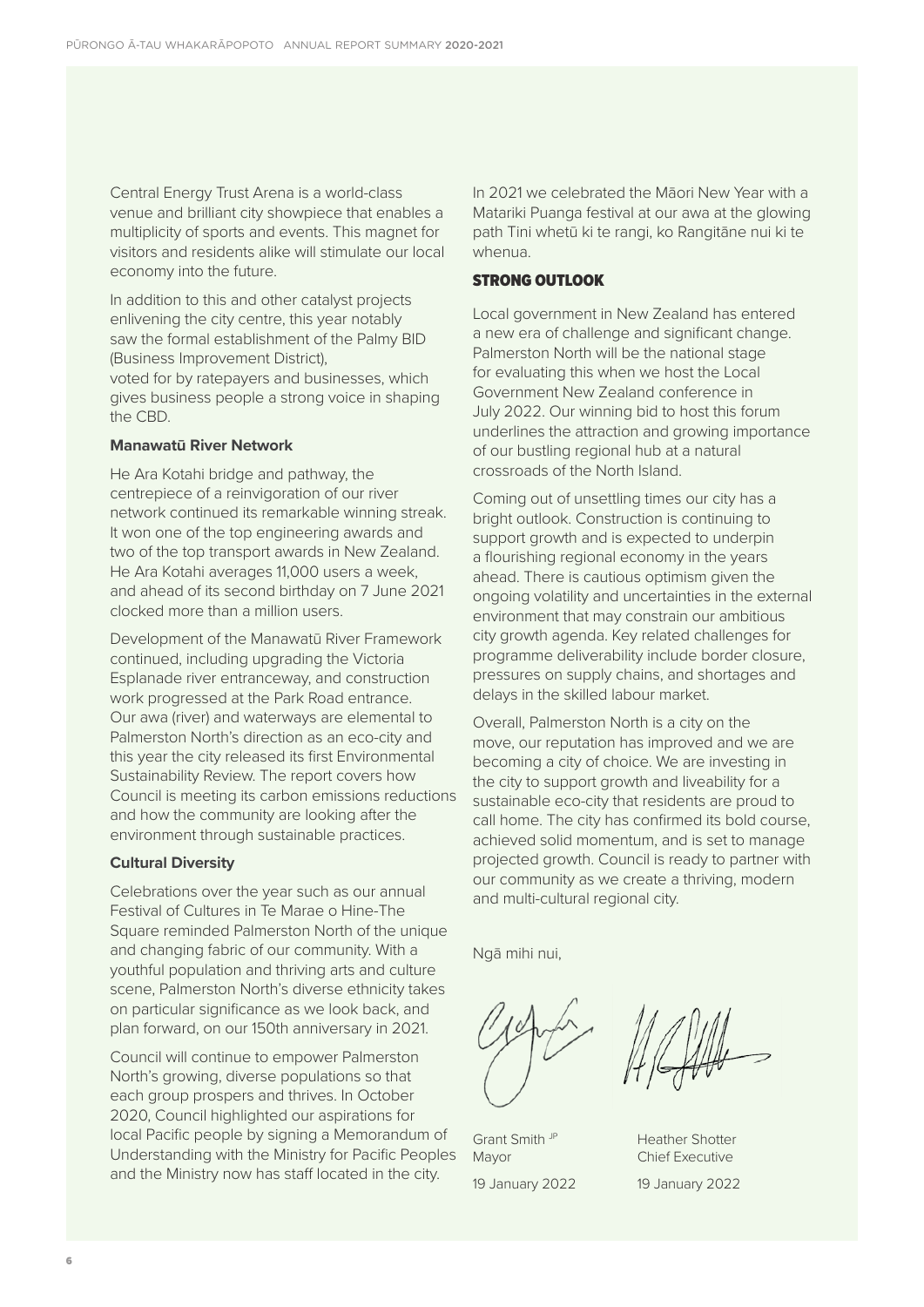# SUMMARY OF COUNCIL GOALS

#### **Each of the five goals has activities and services which have been summarised alongside them.**

In this section, we highlight the key achievements of the financial year for each of these activities within the goals, plus detail their financial and performance measures results.











#### WHĀINGA 1 HE TĀONE AUAHA, HE TĀONE TIPUTIPU GOAL 1 **INNOVATIVE AND GROWING CITY**

City Development Activity Strategic Transport (Roading) Activity Economic Development Activity

#### WHĀINGA 2 HE T**ĀONE WHAKAIHIIHI, TAPATAPAHI ANA** GOAL 2 **CREATIVE AND EXCITING CITY**

Active Public Space Activity Arts, Culture and Heritage Activity Active Community Activity Active and Public Transport Activity

#### WHĀINGA 3 **HE HAPORI TŪHONOHONO, HE HAPORI HAUMARU** GOAL 3 CONNECTED AND SAFE COMMUNITY

Connected Communities Activity Safe Communities Activity

#### Rubbish and Recycling Activity Biodiversity and Sustainable Practices Activity Stormwater Activity Wastewater Activity Water Supply Activity WHĀINGA 4 HE TĀONE TAUTAIAO GOAL 4 ECO-CITY

#### WHĀINGA 5 **HE KAUNIHERA AHUNUI, WHAKAMANA I TE IWI** GOAL 5 DRIVEN AND ENABLING COUNCIL

Leadership Activity Corporate Support Activity Commercial or Strategic Investments Activity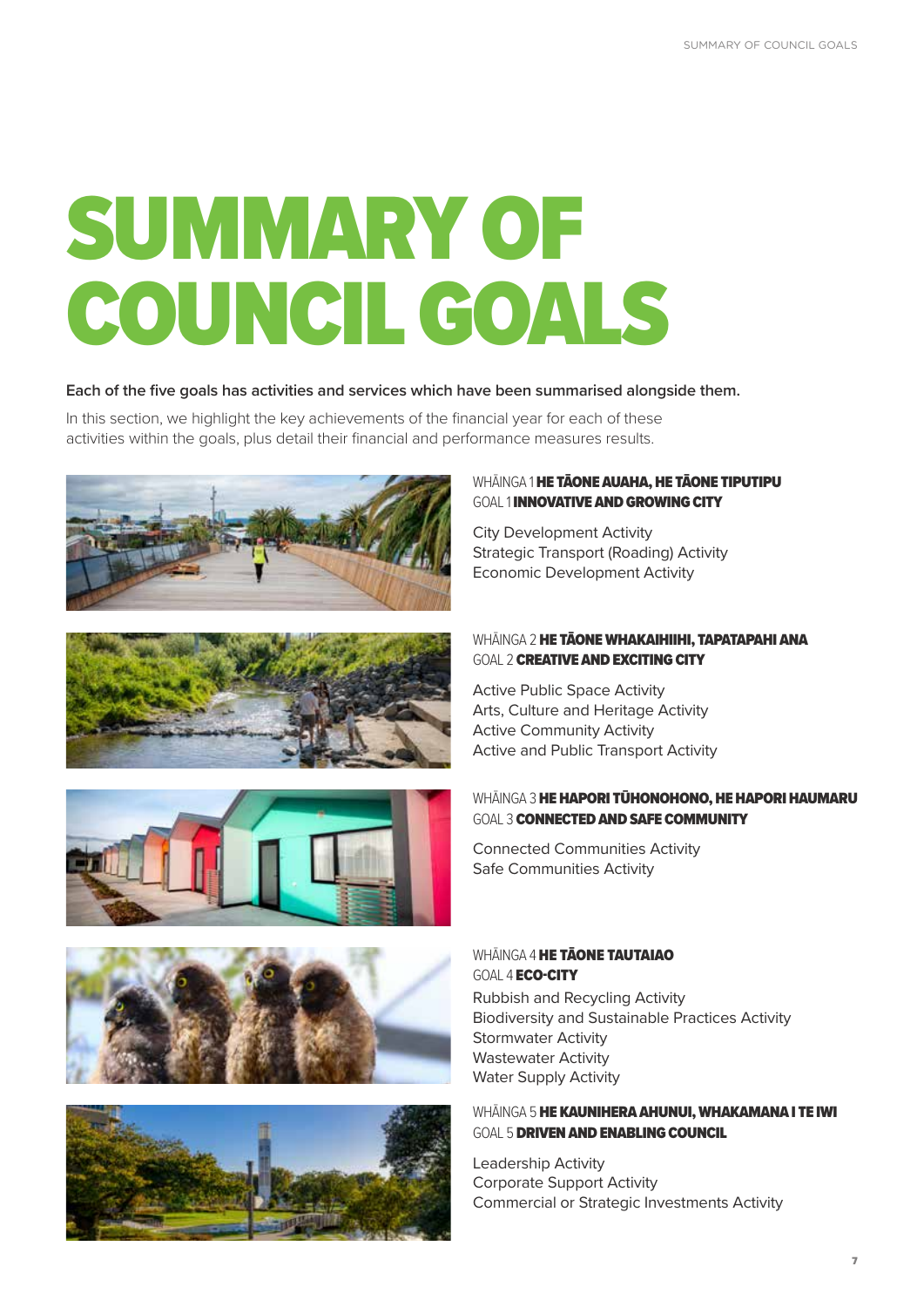# ACTIVITY FINANCIAL SUMMARY

**The following table details for each activity group the net operating cost of delivering the services (before ratesfunding) together with the capital expenditure.**

|                              | <b>ACTIVITY GROUP</b><br><b>NET OPERATING COST</b> |                                |                         | 'IVITY GROUP<br><b>CAPITAL EXPENDITURE</b> |                                |                         |  |
|------------------------------|----------------------------------------------------|--------------------------------|-------------------------|--------------------------------------------|--------------------------------|-------------------------|--|
|                              | Actual<br>2021<br>\$000                            | <b>Budget</b><br>2021<br>\$000 | Actual<br>2020<br>\$000 | Actual<br>2021<br>\$000                    | <b>Budget</b><br>2021<br>\$000 | Actual<br>2020<br>\$000 |  |
| Innovative and Growing City  | 5,949                                              | 6,745                          | 6,803                   | 266                                        | 300                            | 477                     |  |
| Creative and Exciting City   | 30,367                                             | 31,045                         | 30,797                  | 21,902                                     | 23,889                         | 14,024                  |  |
| Connected and Safe Community | 17,222                                             | 17,162                         | 17,113                  | 7,178                                      | 8,727                          | 6,392                   |  |
| Eco-City                     | 5,520                                              | 5,805                          | 5,280                   | 640                                        | 504                            | 978                     |  |
| Transport                    | 17,162                                             | 23,113                         | 19,949                  | 12,660                                     | 14,678                         | 14,708                  |  |
| Stormwater                   | 4,060                                              | 4,020                          | 4,755                   | 1,905                                      | 2,621                          | 1,270                   |  |
| Wastewater                   | 10,311                                             | 9,287                          | 10,428                  | 7,106                                      | 6,455                          | 3,545                   |  |
| Water                        | 8,021                                              | 8,083                          | 8,017                   | 8,233                                      | 9,183                          | 6,721                   |  |
| Driven and Enabling Council  | 11,790                                             | 14,337                         | 9,091                   | 3,342                                      | 4,108                          | 5,026                   |  |
| <b>TOTAL</b>                 | 110,402                                            | 119,597                        | 112,233                 | 63,232                                     | 70,465                         | 53,141                  |  |

#### EXPLANATION OF MAJOR NET OPERATING VARIANCES TO BUDGET:

**Transport:** Favourable to budget due to higher revenues and lower depreciation than budgeted.

**Wastewater:** Unfavourable to budget due to depreciation expense being higher than budgeted.

**Driven and Enabling Council:** Favourable to budget due to Tamakuku development. Costs relating to this development were being treated as expenditure as sales are recognised, but the development has been delayed so no sales had occurred as at 30 June 2021.

#### EXPLANATION OF MAJOR CAPITAL VARIANCES TO BUDGET:

8

**Creative and Exciting City:** Favourable to budget due to the design phase of seismic strengthening of Council properties taking longer than anticipated.

**Connected and Safe Community:** Favourable to mainly budget due to Papaioea Place stage 2 being delayed.

**Transport:** Favourable to budget due to extended stakeholder engagement on the urban cycle infrastructure network improvements delaying construction.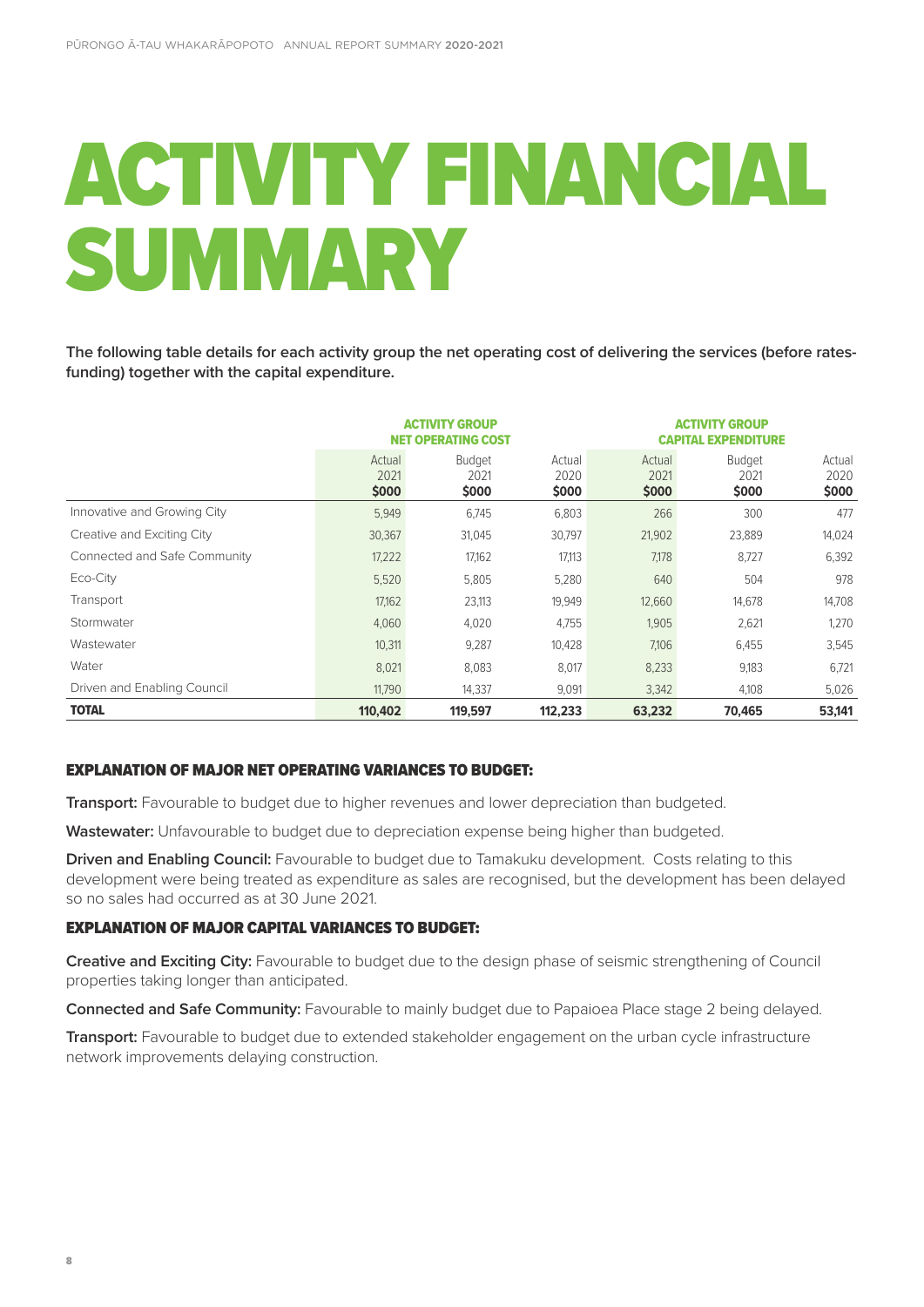#### SUMMARY OF NON-FINANCIAL PERFORMANCE MEASURES

The following table records a summary of the non-financial performance achievement for each activity group.

|                                                                                                          | # OF MEASURES    | # TARGETS MET    |
|----------------------------------------------------------------------------------------------------------|------------------|------------------|
| <b>Whāinga 1:</b> He tāone auaha, he tāone tiputipu<br><b>Goal 1:</b> An innovative growing city         |                  |                  |
| <b>City Development</b>                                                                                  | 8                | 4                |
| <b>Strategic Transport (Roading)</b>                                                                     | 8                | 4                |
| <b>Economic Development</b>                                                                              | 2                | 2                |
| <b>Whāinga 2:</b> He tāone whakaihiihi, tapatapahi ana<br><b>Goal 2:</b> A creative and exciting city    |                  |                  |
| <b>Active Public Space</b>                                                                               | 6                | 5                |
| Arts, Culture and Heritage                                                                               | 5                | 3                |
| <b>Active Community</b>                                                                                  | 5                | 5                |
| Active and Public Transport                                                                              | N/A <sup>1</sup> | N/A <sup>1</sup> |
| <b>Goal 3:</b> A connected and safe community<br><b>Connected Communities</b><br><b>Safe Communities</b> | 17<br>7          | 15<br>7          |
|                                                                                                          |                  |                  |
| <b>Whāinga 4: He tāone tautaiao</b><br><b>Goal 4: An eco city</b>                                        |                  |                  |
| Rubbish and Recycling                                                                                    | 4                | 4                |
| <b>Biodiversity and Sustainable Practices</b>                                                            | 4                | 4                |
| Stormwater                                                                                               | 7                | 5                |
| Wastewater                                                                                               | 7                | 4                |
| <b>Water Supply</b>                                                                                      | 11               | 6                |
| Whainga 5: He Kaunihera ahunui, whakamana i te iwi<br><b>Goal 5:</b> A driven and enabling Council       |                  |                  |
| Leadership                                                                                               | 3                | 3                |
| Corporate Support                                                                                        | $N/A^*$          | $N/A^*$          |
| Commercial or Strategic Investments                                                                      | $N/A^*$          | $N/A^*$          |
| <b>Total Measures</b>                                                                                    | 94               | 71               |

\* - This area does not have external measures of Levels of Service that are reported on.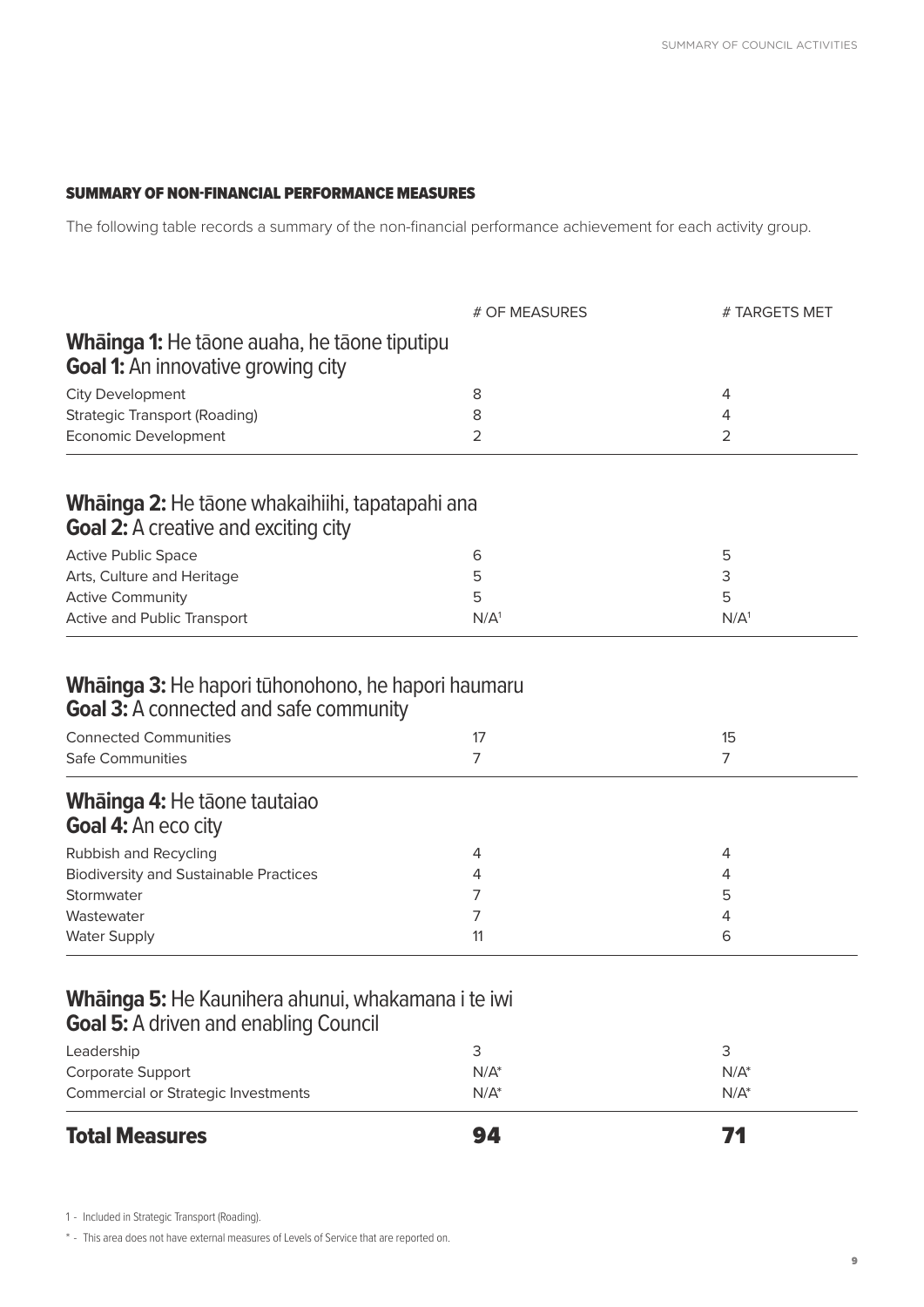# GOAL 1 INNOVATIVE AND GROWING CITY

CITY DEVELOPMENT STRATEGIC TRANSPORT (ROADING) ECONOMIC DEVELOPMENT

#### WHAT THE COUNCIL DOES

**Council develops, implements, and monitors the District Plan and Asset Management Plans.** 

We ensure there is enough land and infrastructure to support growth in the city's residential, commercial, and industrial areas. As well as making sure the City looks after its natural and built environment. Council uses and promotes principles of good urban design to ensure Palmerston North has high quality public and private places.

#### KEY ACHIEVEMENTS

**Kainga Ora Social housing** projects consented and under construction

#### 119 media features **showcasing the City's economic strengths**

The Conference and Function Centre held **334 events** + contributed \$2.05m in **economic benefit to the city**

**Regional freight ring road** endorsed by Waka Kotahi

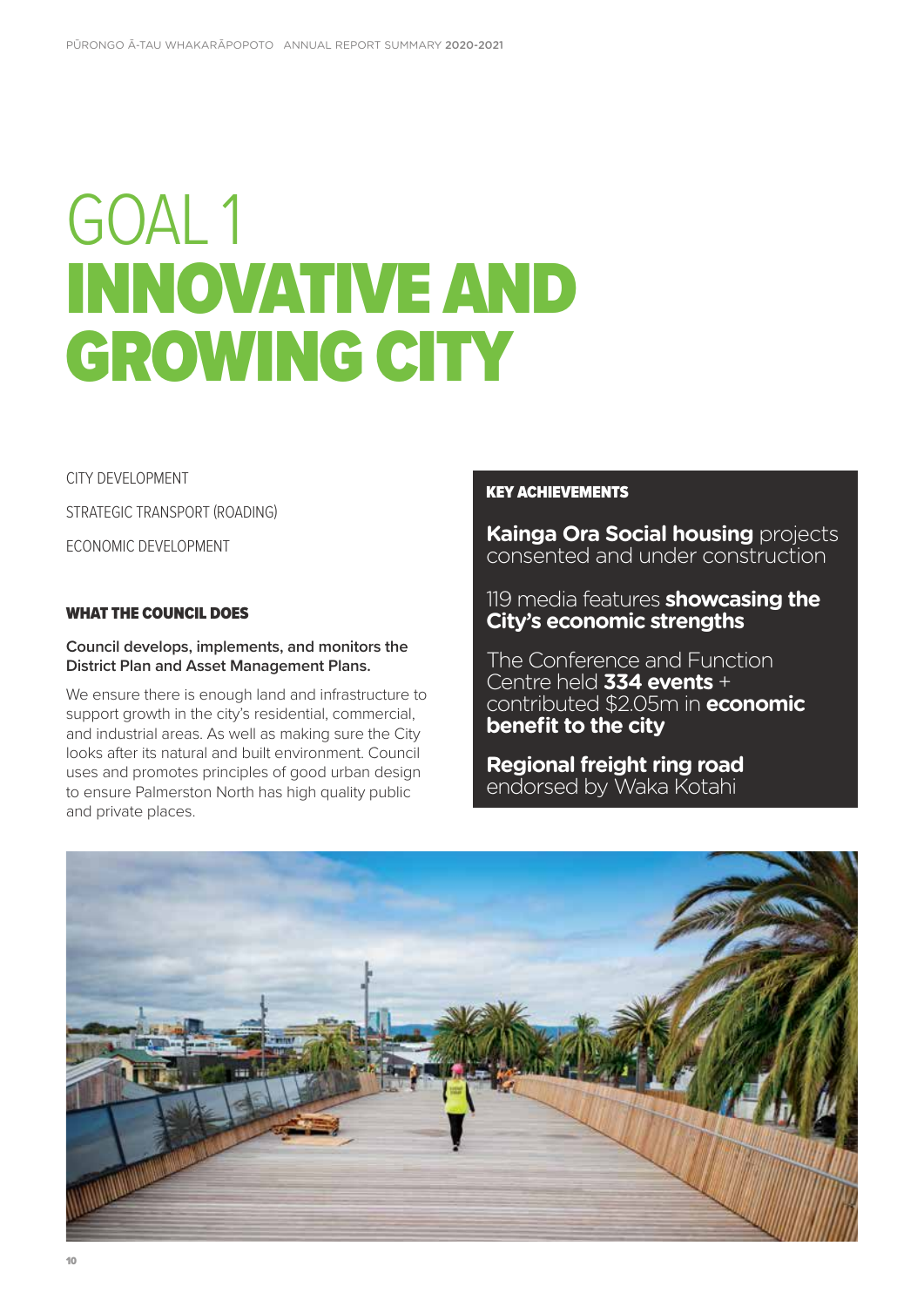#### CITY DEVELOPMENT

#### **Housing and Future Development**

A series of District Plan changes are programmed to deliver on the City Development Strategy, the recommendations of the Housing and Business Needs Assessment, and new National Planning Standards.

Significant District Plan work was progressed throughout the year that focused on additional land for housing at: Napier Road, Kikiwhenua, Kākātangiata, Aokautere, informed by a new structure plan, Roxburgh Crescent, Ashhurst and Whiskey Creek.

Council completed an updated housing capacity assessment, which was required by the 2020 National Policy Statement for Urban Development. The report identified strong demand for housing and set growth targets for the short, medium and long term, which the Council is required to include in its District Plan.

#### **Building Control**

Building consents continued to increase in numbers, as did the number of inspections conducted. Interim measures were undertaken to meet the high demand for inspections, reallocation of existing staff, and deploying additional vehicles. The region's economic growth in major construction projects is still expected to continue.

Earthquake-prone buildings (EPB) owners on priority routes were notified, and the national register is updated with confirmed local EPBs as per the new legislation. This programme has now moved into the next stage of issuing notices and notifying other, nonpriority earthquake-prone building owners.

#### **Planning**

Land-use and subdivision consent application numbers remained high. Several significant consents were processed during the year including Te Ahu a Turanga (the Manawatū – Tararua Highway project, Multiple Kainga Ora Social housing projects have been consented and are under construction, a Countdown Distribution warehouse in the North East Industrial Zone and the All Saints Church.

#### **Urban Design**

The city continues to promote, advocate, and collaborate to ensure sound urban design principles and practices are being applied across projects at many scales by city leaders, city partners, organisations, community groups, businesses, and individuals.

New multi-unit housing developments are now being constructed and occupied around the city, better meeting our housing needs through higher density - SOHO Developments and Papaioea Place being good examples. The city is seeing an increase in multi-unit housing projects coming into Council for pre-application and resource consent. Where many proposals were for single level, stand-alone infill or 2–3-unit duplex developments previously, many are now seeking a greater density and more terraced housing or apartment complexes over 2 –3 storeys.

#### **Heritage Management**

Council assisted earthquake-prone heritage building owners to understand the process, options, and costs of addressing the earthquake-prone status of their buildings. Supporting this the allocation of the Heritage Fund was completed. An assessment of ground conditions in the city centre was started to provide greater certainty seismic assessments of earthquakeprone buildings.

#### **Strategic Transport (Roading)**

Our transport network forms a vital part of Council's vision for a growing and environmentally sustainable city. Council develops and manages our transport network to ensure safe and efficient movement for people, goods and services.

#### **Maintenance and Renewal**

Maintenance and renewal programmes ensure standards continue to improve and operational faults are corrected promptly to the required standard.

Vegetation management, street sweeping, sump cleaning, and asset inspection were generally undertaken according to the contract requirements.

Our investment in renewals around the network included resealing 28 km of roading, replacing 602m of kerb and channel and undertaking 1,305 road surface repairs.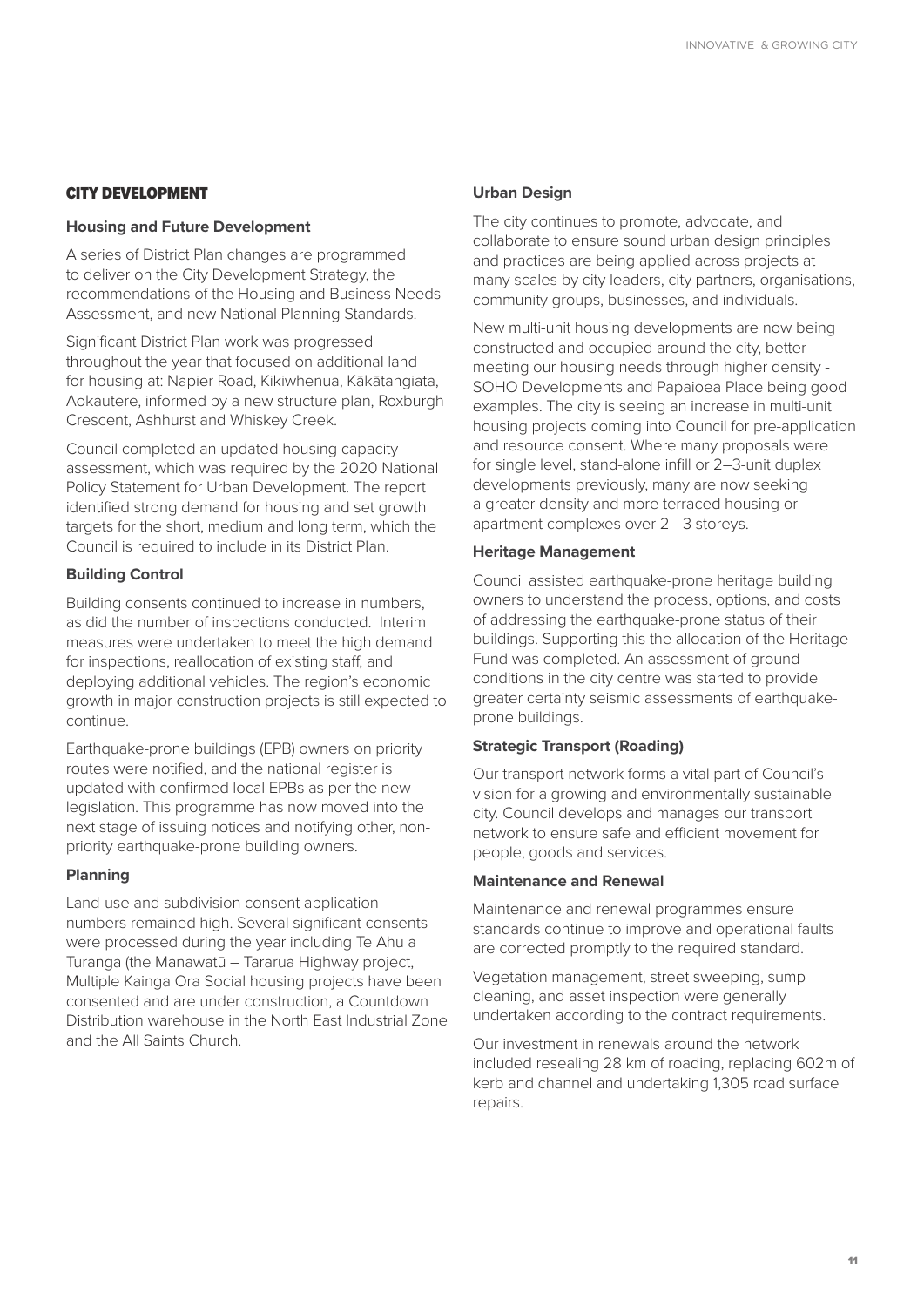#### **Network Improvements**

The focus of capital investment was on safety improvements. These include raised platforms, raised school crossing, roundabouts, a mid-block pedestrian refuge, new speed limits and pedestrian steps.

Streetlight upgrades across the city were completed.

Council worked with Waka Kotahi to transition the city's traffic signals to Waka Kotahi's Wellington Traffic Operations Centre.

#### **Regional Freight**

Council is continuing to work collaboratively with Waka Kotahi, New Zealand Transport Agency and other partners to implement the various elements of the PNITI (Palmerston North Integrated Transport Initiative). KiwiRail's Palmerston North Regional Freight Hub work is also progressing, with the Notice of Requirement for the designation of land publicly notified in February 2021.

#### ECONOMIC DEVELOPMENT

#### **Central Economic Development Agency (CEDA)**

Implementation of year three of the Regional AgriTech Strategy to position the region as a world-leading agrihub. New Zealand AgriFood Week was held, with 17 events attended by over 1,200 people. Sort it Careers – Food and Fibre Edition was held as part of New Zealand AgriFood Week. 345 Palmerston North businesses (including 13 Māori businesses received support through engagement with CEDA and the Regional Business Partner Programme.

The city and region were profiled in more than 119 media features with a combined audience reach of more than 19 million readers, viewers and listeners. CEDA led a targeted marketing campaign across spring and early summer, supporting the region's visitor sector.

The Manawatū Destination Management Plan implementation for the year included securing \$700,000 from MBIE's Strategic Tourism Asset Protection Programme (STAPP), supporting over 170 businesses to uplift their digital capability.

#### **Conference and Function Centre**

We have seen a significant increase in bookings for the next 12 months in conferences, with 15 bookings for the next financial year compared with two hosted over the past year. From a venue's perspective, the focus over the past year has been on building confidence within the sectors we operate, marketing our services, and ensuring our service levels to clients are of the highest standard.

#### **International Relations**

Council continues to build on the city's reputation with global partners. A key focus was advancing Palmerston North's Global City Partnerships (Sister Cities), including our newly established relationship with Mihara City, Japan, and raising the profile of Palmerston North with key embassies and high commissions in New Zealand.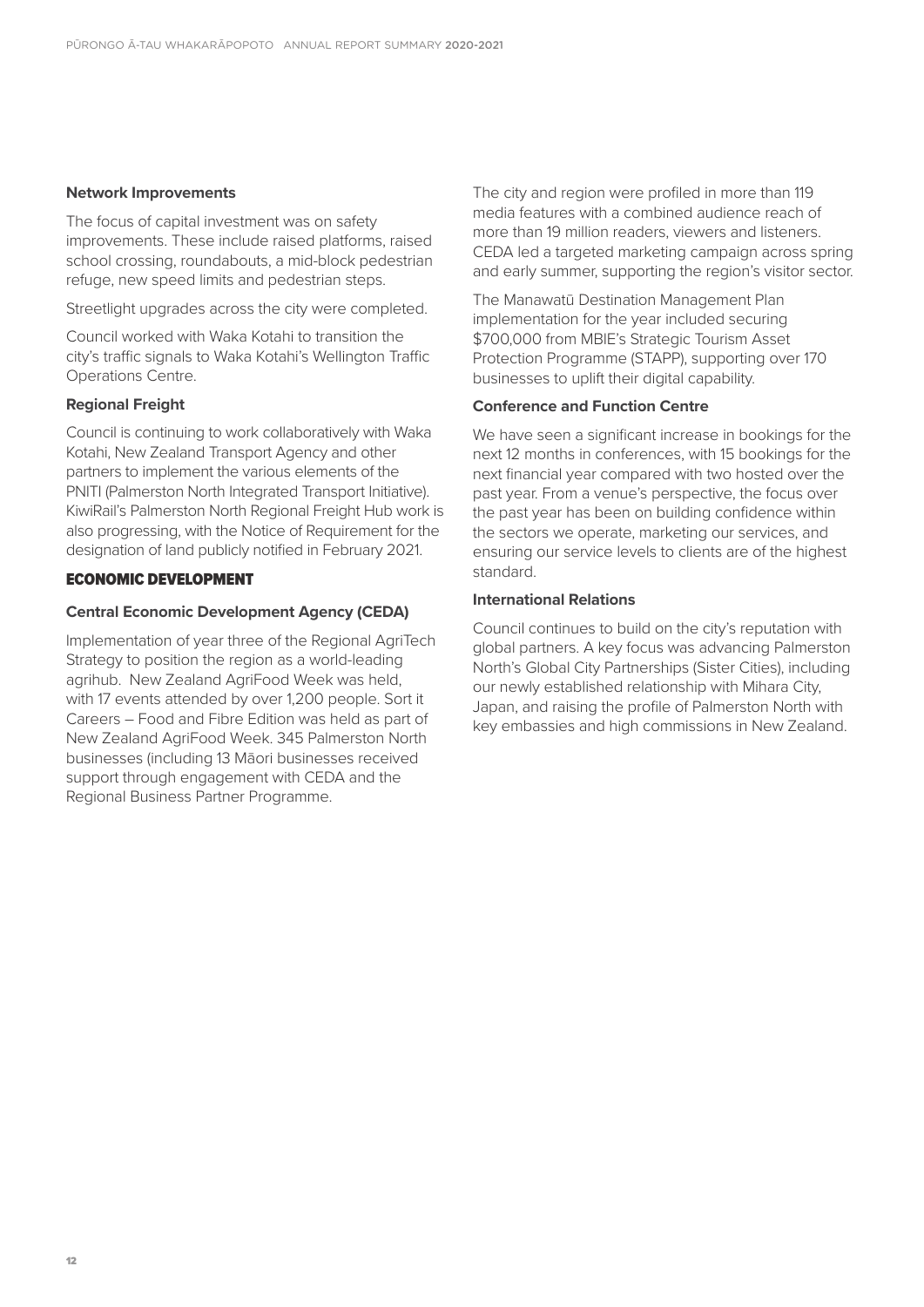# GOAL 2 CREATIVE AND EXCITING CITY

ACTIVE PUBLIC SPACE

ARTS, CULTURE AND HERITAGE

ACTIVE COMMUNITY

ACTIVE AND PUBLIC TRANSPORT

#### WHAT THE COUNCIL DOES

**Council provides, maintains and develops Council's public places. Council supports the arts and cultural expression in Palmerston North by funding grants for a variety of individual events and projects.**

Palmerston North has many recreational facilities used by our active residents. These include more than 170 reserves and sportsfeilds. Palmerston North's key sports and events hub, the Central Energy Trust Arena, has a variety of indoor and outdoor venues. A big focus for Council is encourgaging a strong culture of walking, cycling and publc transport for communiting to work and education.

#### KEY ACHIEVEMENTS

#### The **'Urban Eels'** platform opened

The 150 Year Community Event Seed fund **supported 21 arts and cultural performances**

**Memorial Park playground**  upgrade completed

**Pedestrian and cycling link** completed from Whakarongo School

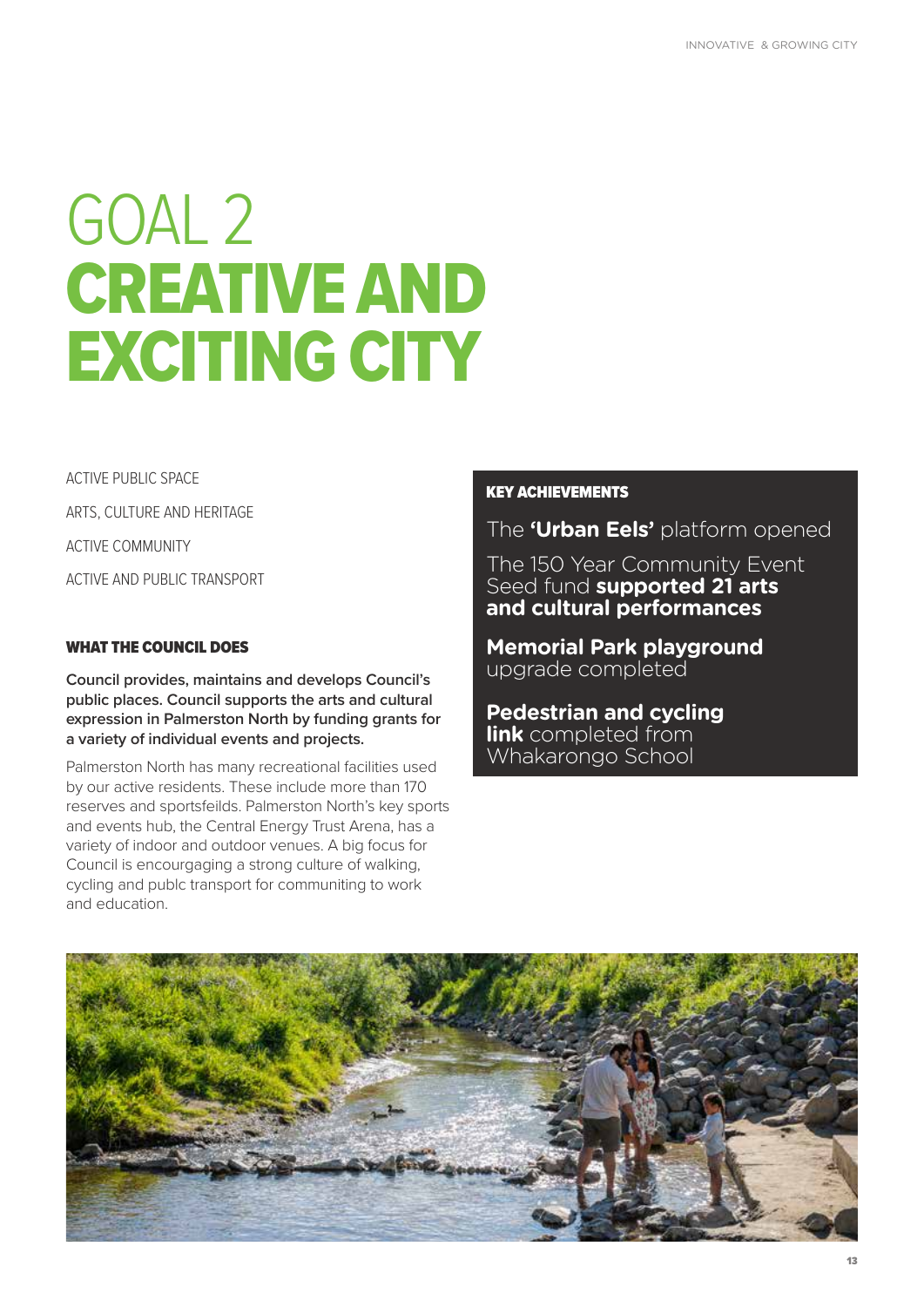#### ACTIVE PUBLIC SPACE

#### **Streetscape/City Centre Plan**

Development of key city-centre spaces is well underway to create a highly accessible, walkable, connected and prosperous destination in the heart of our City. The preliminary step for delivering stage two of the Cuba Link has commenced, with technical design and engagement completed and the project out for tender. Innovating Streets for People projects have increased the level of identity around Square Edge, provided an easier way for George Street businesses to activate their street, and has increased cycle accessibility to the city centre from Highbury, Takaro, Awapuni, and Longburn.

#### **Manawatū River Framework**

The framework consists of several programmes to increase the river's vibrancy, appreciation, and overall visitation and its environs. This year's 'Urban Eels' platform was formally opened, giving the public a chance to view eels at close quarters from a safe concrete platform in a beautiful location. The 'bridge to bridge' section of the old limestone surface of the river pathway on the Massey side has been tar sealed, providing a more resilient all-weather path for scooters, skateboards and strollers. The Esplanade Rail Station works are nearing completion on the new entranceway to the river pathway. The Albert Street Forest area was enhanced with timber forts being built and an extension to the existing mountain bike trail.

#### **Placemaking and Palmy Unleashed**

Placemaking supports the Council's vision to have a city with great places for all people, particularly families. Pilot projects centred around communities through the Innovating Streets for People Programme have proven the role that streets play as places, e.g. Weekends on George and the Square Edge Place Pilot. The parklet programme has captured the attention of a broader business community beyond the city centre and has become a tool to reinforce visible public life in village centres. Palmerston North's first Park(ing) Day had captured the imagination of thirteen participants to highlight the many ways that parking space could be converted into a gathering place for people. Capital programmes such as Streets for People and the Cuba Street Renewal continue to increase the amount of space that the business community can leverage for street engagement.

#### **Events and Festivals**

Covid-19 continued to have a major impact on Events. We continued to improve our successful annual economic and community event programme through four areas of focus: major events, festivals and cultural events, community and civic events, and Palmy Unleashed. This year there was a significant increase in collaborative planning and delivery of cultural events and initiatives in the City. We delivered a programme of community and commemorative events including Fireworks over the River, Christmas, New Year's Eve, Explore Esplanade Day, the award-winning Festival of Cultures and Lantern Parade. Explore Esplanade Day was moved from Children's Day to late April due to Covid-19 alert level changes.

#### **Significant Events and Partnerships**

Significant events Council contributed to, or delivered directly, that contributed to the economic development activity through local visitor economy included Gravel and Tar UCI Road Cycling Events, Ford Ranger New Zealand Rural Games, Manawatū Jazz and Blues Festival and the National Young Performer Awards.

#### ARTS, CULTURE AND HERITAGE

Council supports the Palmerston North art sector with significant community funding. One major scheme is Creative Communities Fund which provides funds to organisations and individuals running projects which encourages participation in local arts activities and supports diverse artistic and cultural traditions.

The Celebrating Communities Fund also provides grants towards the running of cultural celebrations and City events, twenty-seven groups received funding.

The 150 Year Community Event Seed fund supported 21 arts and cultural performances celebrating the city's 150th anniversary.

In addition to Council Controlled Organisations (CCOs), we support other art facilities and organisations - Centrepoint, PACIFICA Inc., Rangiwahia Environmental Arts Centre, Square Edge, Snails and Creative Sounds, through our Strategic Priority Grants.

#### **Cultural Facilities**

Council Controlled Organisations (CCOs) were established by Council to govern and operate facilities and services on behalf of Council. Statements of Intent (SOI), similar to Annual Plans, are negotiated annually and include core activities, budgets and performance measures.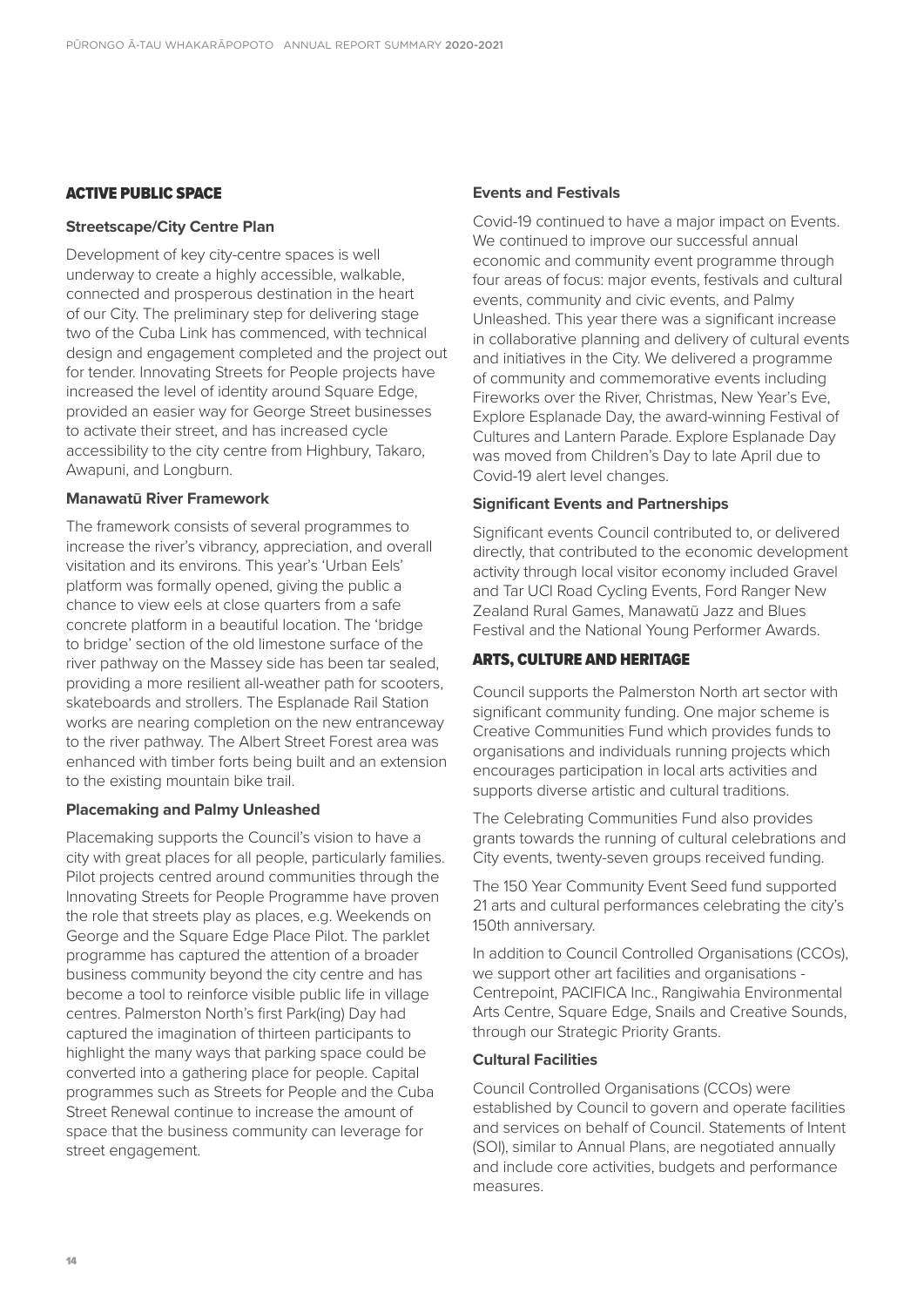#### **Council Owned Buildings**

Council has a robust renewals and facilities management programme to help enhance the City's existing arts and culture buildings. Buildings that sit in Council's Cultural Facilities portfolio are:

 $\triangleright$  Te Manawa

Te Manawa is the largest and most complex of the CCOs. The 'TM2025 Museum of the Future' plan that Te Manawa had been developing is now being led by Council as it develops a Civic and Cultural Precinct Masterplan. Highlights of the year included: Hosting of the Children's Holocaust Memorial exhibition, New Zealand film Rūrangi shown for the first time in the Manawatū in association with Palmerston North old boy and co-director of the film Max Currie;first museum in Aotearoa to be certified Dementia Friendly and who entered into a commercial agreement with Rangitāne, this partnership model is considered to be a first for New Zealand museums.

• The Globe Theatre

Despite Covid-19, the Globe Theatre continued an upward trend in meeting its performance targets. The Globe management team, along with event organisers, worked together to bring shows postponed by the lockdown to the stage such as the Michael Houstoun/Rodger Fox concert. This often required the co-operation with other groups to fit them in to a busy theatre schedule.

• Regent

The Regent Theatre has had a challenging year due to the continued Covid-19 restrictions on international touring acts. This also impacted national touring shows that often postponed their performance(s) at short notice, making it difficult to find replacements. With the return to Alert level 1, The Regent hosted Crowded House, the Wiggles and Sol3 Mio, to name just a few. Collaborating with Act 3 Productions, they developed an innovative way to hold performances and events under Covid-19 Level 2 restrictions. This allowed the Regent to be the only operating theatre in the country during August/September 2020. A number of diverse events were hosted, including Sister Act, The Cat and the Hat, Tina, Simply the Best and numerous dance events, prize-givings and award ceremonies.

• Caccia Birch

Caccia Birch celebrated the 125th anniversary of Caccia Birch House in November 2020. An estimated 400 visitors attended. In June, following community consultation, Council decided to bring the management of Caccia Birch House into the Council. This will result in the Caccia Birch Trust Board dissolving and Council having full responsibility for the management and delivery of Caccia Birch House as a venue for hire, while preserving its heritage value. This transition will be completed by July 2022.

#### ACTIVE COMMUNITY

Palmerston North has many recreational facilities. These include more than 170 reserves and sports fields ranging from small urban 'pocket parks' to large outdoor recreation areas, such as Arapuke (Kahuterawa) Forest Park and reserves alongside the Manawatū River. The City's key sports and events hub, the Central Energy Trust Arena, has a variety of indoor and outdoor venues for regional events, entertainment and recreation. Council-owned Lido and Freyberg aquatic complexes meet competitive, learn-to-swim and leisure needs. Council's partner, Sport Manawatū, has a critical role in sport and recreation leadership, with its vision of 'everyone active every day'.

#### **Central Energy Trust Arena**

Central Energy Trust Arena was affected by the Covid-19 restrictions for the first three months of the financial year before business resumed at pre-Covid-19 levels. Once restrictions on activity were lifted, numerous events that had been postponed during alert level changes were able to take place and the calendar quickly filled with events of significance essentially every weekend along with the regular community activity throughout the week.

Central Energy Trust Arena hosted many major events during the year which brought significant economic benefit to the City including. Central Energy Trust Arena hosted 3,004 individual bookings with more than 303,000 in attendance.

A highlight has been the Arena Masterplan project which was completed in April. These upgrades have dramatically improved the aesthetics and operational ability of the venue and will make Central Energy Trust Arena a more marketable venue to major event organisers. Fly Palmy Arena (Arena 2) also undergone significant building renewals that has dramatically lifted the availability of space for the larger significant events and provides additional space for community sport.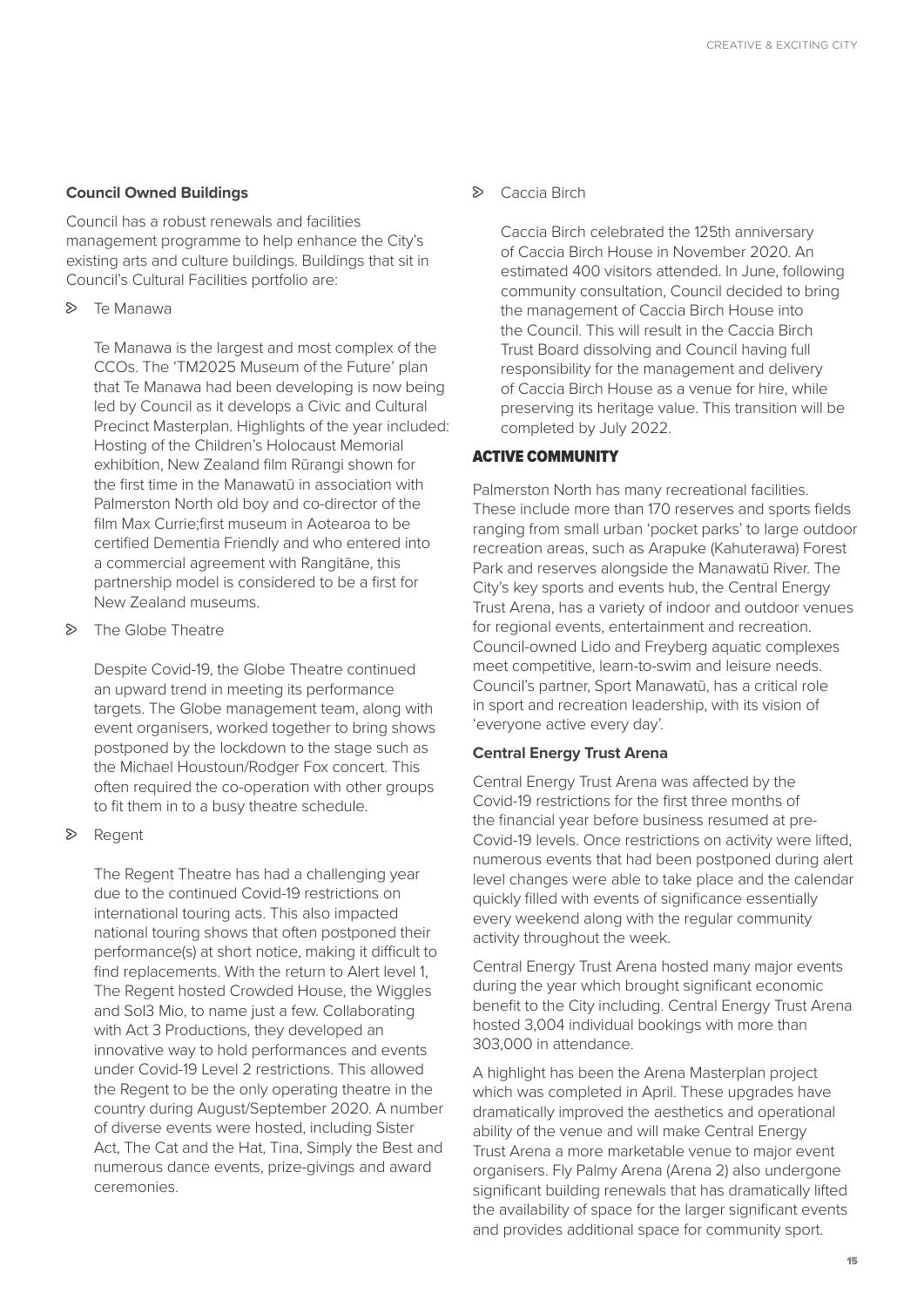#### **City-wide Reserves/Local Reserves**

The asset management plan (AMP) for Parks and Reserves was updated utilising data on the existing condition of assets, the level of service provision at each park and reserve and the forecast future demand. The AMP document was reconfigured, to better align with the activities of Council and was used to inform the 2021-31 draft 10-Year Plan.

Many projects were undertaken during the year at Manawatū River Park, Memorial Park, Te Marae o Hine - The Square, Victoria Esplanade, Hokowhitu Lagoon, Linklater Reserve and Peace Tree Reserve.

#### **Central Energy Trust Wildbase Recovery Centre**

Central Energy Trust Wildbase Recovery has been operating since February 2019 and this year was its first full year of delivery. The centre has had 93,621 visitors since 1 July 2020 which is slightly below the projected visitor numbers. This is expected as the reduction in international visitors and temporary restrictions domestically is impacting visitor numbers. The education and outreach components of the centre have continued to be developed for early childhood to high school and other community groups. The volunteer team has over 80 people engaged with the daily operations of the centre.

#### **Sportsfields**

The flow on impacts of Covid-19 meant that the 2020 winter playing season was disrupted and a few tournaments were cancelled or postponed. By year end, sport fixtures had largely returned to normal. Sportsfields continued to perform well throughout the year, with no weekend closures of grounds required.

Tennis courts at Awapuni and Vautier parks were resurfaced, the main cricket block at Fitzherbert Park was renewed, gravel banding and verti-draining was completed on several fields to improve drainage. Council purchased a robotic line marker which will greatly reduce the staff time taken to mark out sports surfaces in the future.

#### **Swimming Pools**

The free swimming for supervised under 5 year olds continued to be popular throughout the year, 19,112 children and 16,377 caregivers used the programme to enter the three Council pools for free.

#### **Support to Recreation Groups**

The Council's primary support to sport and recreation groups is through its partnership with Sport Manawatū. This year was the second year of the three-year funding agreement and partnership plan between Council

and Sport Manawatū. Council also supported a widerange of sport and recreation groups through leasing arrangements on Council property. Other groups are supported through operating grants such as the Manawatū Mountain Bike Club, and Massey University to assist with costs of the Manawatū Community Athletics Track.

#### ACTIVE AND PUBLIC TRANSPORT

#### **Active Transport**

Council continued its journey towards creating an easily accessible and maneuverable city with key improvements to the active transport network. Cycle path improvements were provided through the continued development of College Street cycleway network, provision of a separated cycleway along Main Street West, as part of Waka Kotahi's Innovating Streets programme, and commencement of construction of Summerhill separated cycleway. Council worked closely with schools across the city to improve cycling awareness and uptake. About 660 students received cycling education through Bike Ready, a programme funded by Waka Kotahi and delivered by Sport Manawatū.

Other transport initiatives that improved active transport access included the substantially completed signalised upgrade of the Cook and Park Street intersection, and the completed Streets for People stage 2 (Te Marae o Hine - The Square East) from Main Street to Church Street. The millionth user crossed He Ara Kotahi in May 2021, exceeding anticipated user numbers when the project was initiated.

#### **Footpaths**

Council has invested in maintaining and upgrading footpaths around the City and Ashhurst. This has resulted in 2.960km of renewed footpaths, and footpath maintenance including concrete grinding and lichen spraying. Completed footpath extensions totaling 1.519km were undertaken throughout the year.

#### **Public Transport**

To deliver a more effective public transport service, both Councils have worked together on a bus service review of network options that balances coverage against frequency. Horizons Regional Council provides the City's public transport services while Palmerston North City Council provides infrastructure such as bus stops and shelters. Both councils work together to ensure services meet residents' needs. In August 2020, Horizons Regional Council launched the Bee card system for bus services, from which data will inform future service options.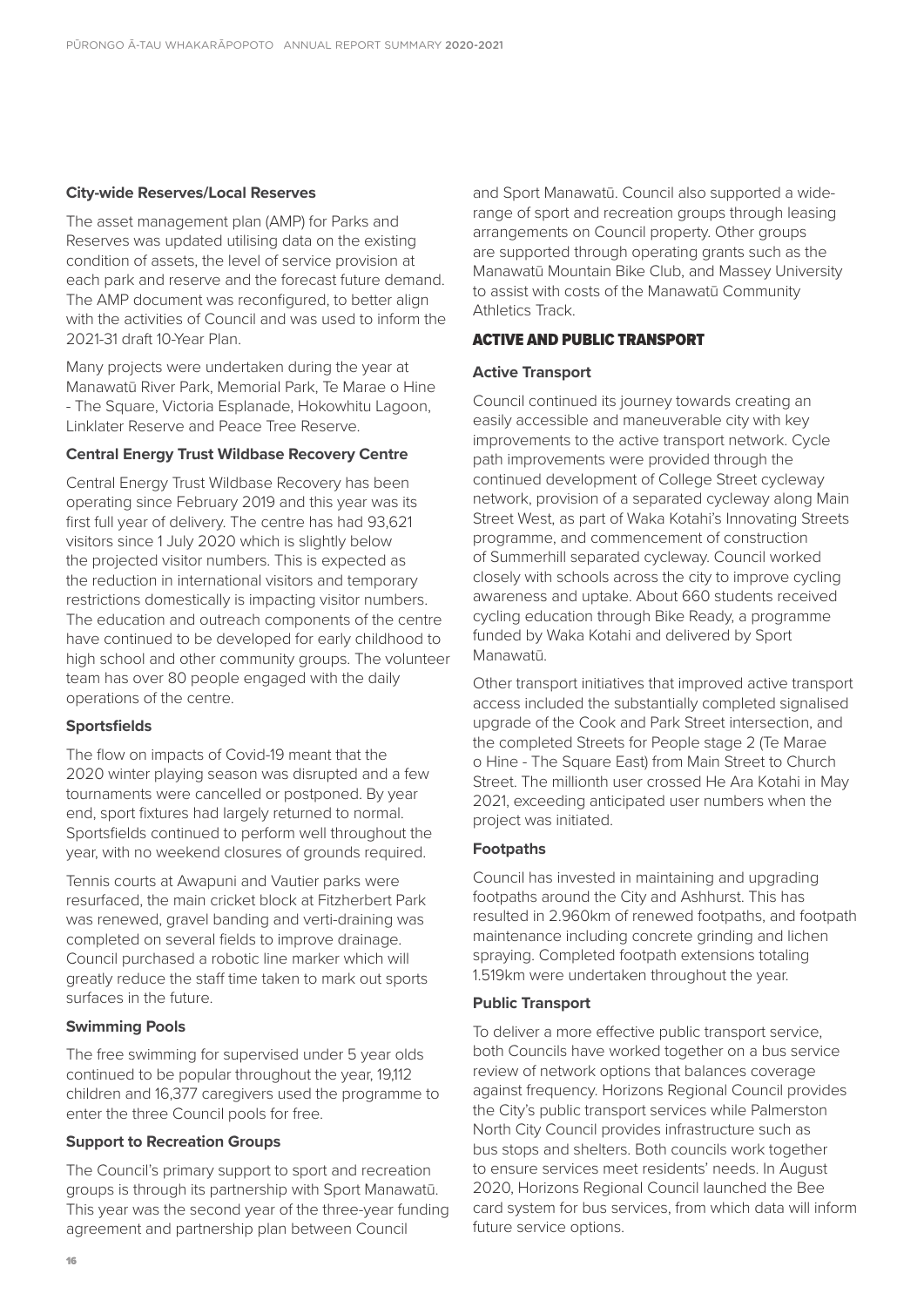## GOAL 3 CONNECTED AND SAFE COMMUNITY

CONNECTED COMMUNITIES

SAFE COMMUNITIES

#### WHAT THE COUNCIL DOES

**Council provides library services through the Central Library, four community libraries and a mobile library; Youth Space and eight community centres.** 

Council provides a local disaster recovery coordination plan, an emergency operations centre and a Civil Defence response team of trained Council staff and volunteers.

Animal control Services protect the community's health and enhance safety by administering the Dog Control Act 1996 and Impounding Act 1955.

Public Health Services provide regulatory services that protect the community's health and enhance safety.

#### KEY ACHIEVEMENTS

98% of our Social Housing **Tenants expressing satisfaction**

**The library** had over 729,000 physical visits

105 new **food premise applications** received and processed

Our **volunteer response team** was deployed nine times to assist Emergency Services

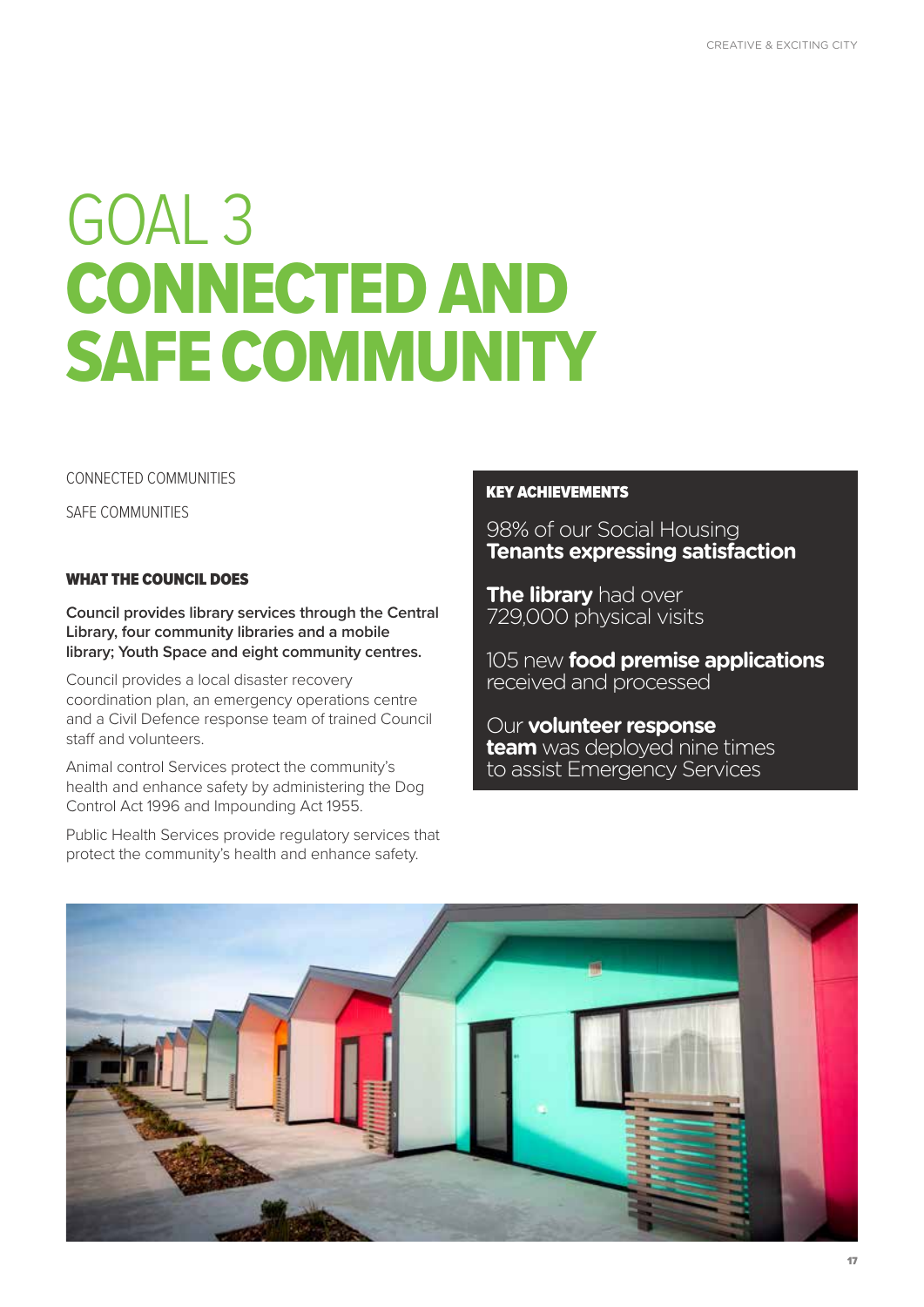#### CONNECTED COMMUNITIES

#### **Social Housing**

Council continued with Stage 2 of the Papaioea Place housing redevelopment, which sees the construction of an additional 28 units within the complex. The first 18 of the Stage 2 units were completed in June 2021 with the remaining 10 to be completed in September 2021. Council completed a thorough investigation of the housing portfolio to determine the areas to be improved to ensure the entire portfolio fully meets the Healthy Homes standards. Occupancy levels across Council's social housing portfolio remained high with demand continuing to exceed availability. Tenant satisfaction survey results had 98% of respondents expressing appreciation and satisfaction with their units, complex and service received from Council.

#### **Library Services**

The City Library (all eight sites) continued to be one of the most heavily used Council facilities, even with changing Covid-19 Alert levels, with over 729,000 physical visits. The City Library website had 834,141 page views and 185,560 sessions; Manawatū Heritage had 342,881 page views and 74,900 sessions; and the use of the Library App grew to 64,590 page views and 13,110 sessions. The library continues to be innovative in the way it responds to community needs by providing a range of physical and digital content, services, programmes, connections and experiences.

The digital library continued to grow, and allowed people to stream 16,198 films through Beamafilm and Kanopy; read 25,245 titles through Press Reader; and use Ancestry 56,851 times. The Library App also saw significant growth in uptake with 63,778 sessions this year versus 12,530 last year. This year 2,026 activities, programmes and events were delivered and attended by 67,082 people.

The Summer Reading Programme in its 24th year sponsored by the Eastern and Central Community Trust was highly successful with over 548 children participating across the City Library's seven facilities. Te reo Māori and multi-language summer reading streams continued to go from strength to strength and for the third year the programme was offered in 14 languages.

#### **Community Centres (and support to community groups)**

Council's Community Development Team works with the local community sector to build the capability of community groups enabling them to identify issues and develop community led solutions. The construction of the Bunnythorpe Community Centre commenced. Many initiatives were delivered under the Welcoming Communities programme. A partnership project between Palmerston North City Council, mana whenua Rangitāne o Manawatū, and Massey University, He Kupu Rangatira is a site-specific arts initiative that recognises our bicultural foundations and our multiculturally diverse city in an interactive, recreation-based installation.

#### **Cemeteries**

Plans to incorporate an office within the crematorium building in conjunction with the seismic strengthening project have been completed. Construction will commence early in the new year. New beams have been laid in a new burial section, which will provide for burials for the next 12-15 years when completed. More niche walls were constructed this year as they continue to be popular. The new fence on the James Line frontage has been completed and provides improved security and improved amenity.

#### **Decision Making and Community Engagement**

This area is about community involvement in Council's decisions. This is part of Council's Connected Communities and Leadership Activities. Information on what we did this year is in the Leadership Activity section – see page 25.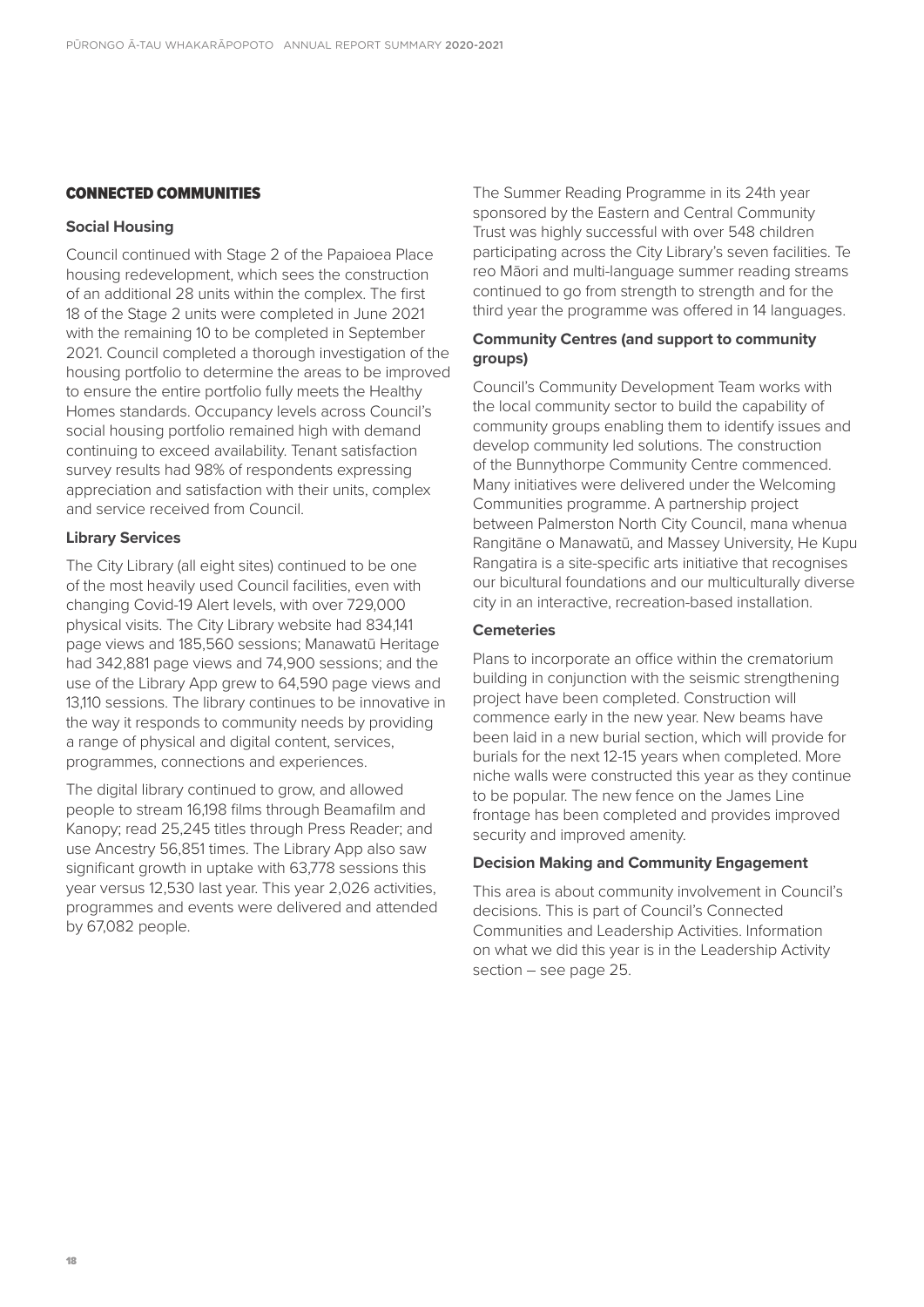#### SAFE COMMUNITIES

#### **Civil Defence – Emergency Management**

Our Civil Defence Emergency Management (CDEM) function has monitored the Covid-19 Risk to Palmerston North throughout the past year. We have had to prepare our Emergency Operations Centre twice due to the risk to Palmerston North and New Zealand. We sent a staff member to Napier during their November 2020 flooding event and provided opportunities for other councils to join our training courses to continue to develop our working relationships. Nationally, we have a representative on the New Zealand Response Team Steering Group to ensure our Emergency Response team has a voice on the New Zealand Response Teams future direction and the new accreditation frameworks. Our volunteer response team has been deployed nine times to assist Emergency Service in rescues and search and rescue situations.

#### **Animal Management**

As a result of the Code of Welfare amendment for the Temporary Housing of Companion Animals Code coming into force in 2018, the current dog pound facility is no longer fit for purpose. A project to build a new animal shelter is now underway. Council officers anticipate lodging for consent in October 2021 before procuring a construction contractor.

The number of registered dogs in the city decreased from 9,193 in 2019/20 to 9,021 in 2020/21. During the year, Animal Control Officers issued 183 infringement notices and 113 reported dog attacks, and impounded 369 animals. The Animal Control team participated in several public events, and educational events targeting bite prevention were offered to local schools.

#### **Public Health**

Council maintained its Ministry of Primary Industry accreditation as a recognised agency, with each of the Environmental Health Officers retaining their status as recognised persons under the Food Act (2014). The agreement with New Zealand Defence Force Health Protection to provide reciprocal training and work experience opportunities is ongoing, although this year, it was impacted by Covid-19. Environmental Health Officers processed 105 new food premise applications, 408 food control plans were verified, 111 food enquiries were responded to and 13 food premise complaints were investigated.

Palmerston North City Council continues to provide Environmental Health services to Tararua District Council in relation to the Food Act function, Health Act registered premises and health complaints.

#### **Safe City Accreditation and Safety Advisory Board**

Palmerston North City Council has maintained its Safe City Accreditation throughout 2020/21. Following their scope and purpose review in 2019/20, the Safety Advisory Board devised the Palmerston North Safe City Strategic Outcomes Plan 2019/24

Safe communities initiatives delivered during the year included establishing a Safe Trading Zone and the City Ambassadors programme. In October, the Safe Trading Zone was launched opposite the iSite in Te Marae o Hine - The Square. Marked with green signage and covered by CCTV surveillance, this initiative aims to provide a safe place in the city for online traders to meet publicly to complete their transactions. This was a low cost initiative that has received positive feedback from the community.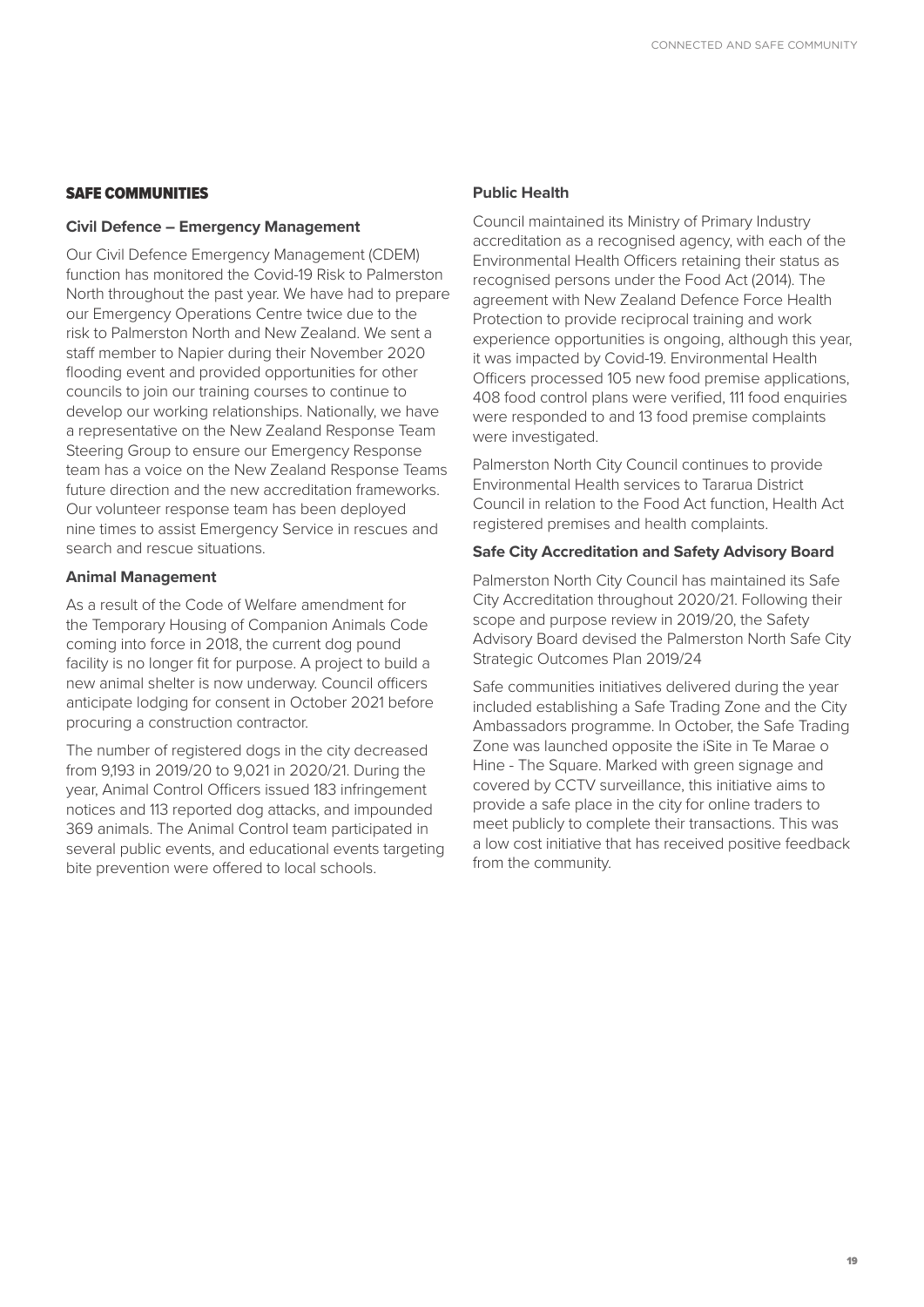# GOAL 4 ECO-CITY

RUBBISH AND RECYCLING

BIODIVERSITY AND SUSTAINABLE PRACTICES

**STORMWATER** 

WASTEWATER

WATER SUPPLY

#### WHAT THE COUNCIL DOES

Council provides rubbish and recycling services for Palmerston North City. The community needs a reliable and efficient waste and recycling service where Council's ability to recycle is continuously reviewed.

Council plays its part in regenerating biodiversity by re-establishing bush, particularly along walkways, controlling introduced predators, working in partnership with iwi, supporting community efforts and community groups such as Green Corridors.

#### KEY ACHIEVEMENTS

Had **no mandatory water restrictions** over the summer

Investment from three waters reform enabled an additional 9.34M to be **invested in our water and wastewater**

Planted 15,000 **native plants**

**Toutouwai (NZ Robin) reintroduced** to Turitea Reserve

Increased the range of **materials diverted from landfill**

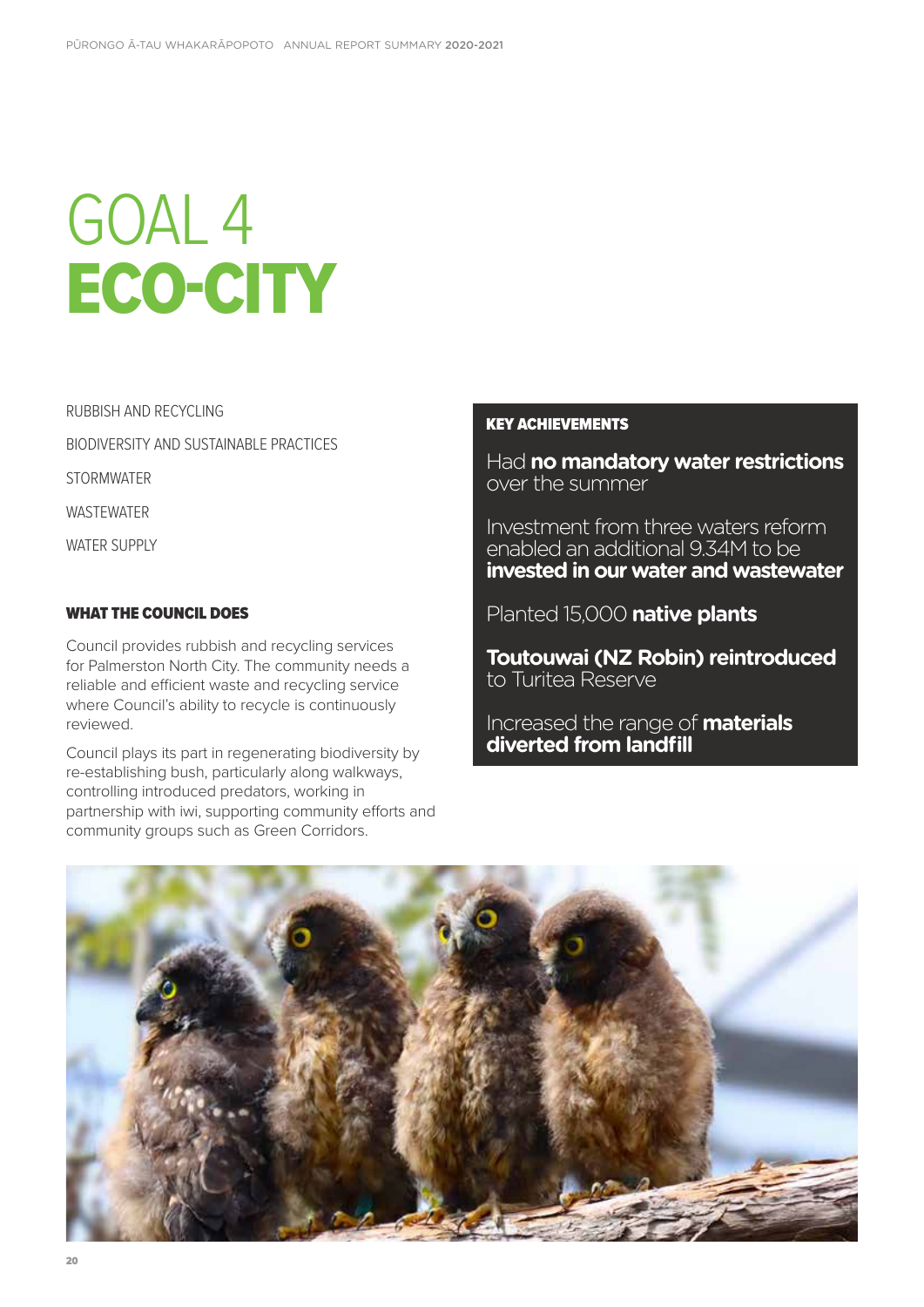#### RUBBISH AND RECYCLING

Post-Covid-19, the Rubbish and Recycling team has been actively diverting waste from landfill, increasing operational efficiencies, and responding to the Waste Management and Minimisation Plan requirements.

We emptied 670,000 recycling bins and 271,000 glass crates and collected 608,000 rubbish bags from the kerb. Citywide, 4,500 tonnes of recycling, 2,600 tonnes of glass, and 3,820 tonnes of rubbish was picked up from residents, drop-off points and commercial customers. Our team processed 5,320 tonnes of recycling in the materials recovery facility, cleared 330 tonnes of rubbish from public space bins and picked up 45 tonnes of illegally dumped items.

#### BIODIVERSITY AND SUSTAINABLE PRACTICES

#### **Green Corridors**

We managed the planting of 15,000 eco-sourced native plants throughout the Green Corridors network of gullies and streams. Community planting events were not possible during 2020 due to Covid-19 restrictions. Volunteer planting and maintenance resumed in 2021 in a limited capacity, largely focused in Aokautere, where regular community working bees were carried out. Community working bees are a regular monthly activity organised by Green Corridors and volunteer numbers continue to grow. This aligns with Council's strategic direction to extend the Green Corridors programme.

Significant maintenance was also carried out, including removing vast amounts of invasive weeds, problematic exotic species and fly-tipping from neighbouring reserves.

#### **Sustainable Practices/Campaigns**

Council staff continued to promote sustainable practices within the City through activities, events and campaigns promoted through media, social media and Council's website. Promotions included the website's Guru's Guide and videos to support the new and improved recycling drop-off point at our Awapuni Resource Recovery Park, recycling used household cooking oil at Ferguson Street Recycling Centre, an educational campaign against flushing wet wipes, tissues and face masks down toilets, summer water use trial that encouraged the voluntary practice of Level 2 water restrictions, encouraging the public to refill their water bottles at locations and establishments that are part of Refill NZ Initiative, encouraging people to collect their rainwater for emergency or outdoor use, an educational video about why and how to keep our gully traps in good working condition to avoid stormwater entering them.

#### **Eco Design Homes**

Council's Eco-Design Advisor (EDA) continued to offer in-home consultations with homeowners and tenants. They conducted community-based workshops on heating and cooling and provided information on permaculture and water conservation. The EDA is part of a national network represented by six other Councils throughout the country.

#### **Biodiversity, Plant and Pest Control**

Council continued in pest and weed management in parks and reserves, including Arapuke Forest Park and Kahuterawa. This included regular predator trapping, noxious weed removal and monitoring and reporting of species trapped.

Council's ongoing investment in pest management in the Turitea Reserve is vindicated through native bird species monitoring. Results confirmed a population increase of triple numbers in species such as bellbird, tūi and kereru over the last ten years. A significant milestone for the year was Toutouwai (NZ Robin) being re-introduced into the Turitea Reserve.

Construction of Mercury's Turitea Wind farm caused the closure of the Turitea Reserve for recreational deer hunting. However, the Council's pest control contractor has stepped up deer hunting activity to maintain control of these animals entering the reserve from adjacent private land and Department of Conservation reserves.

#### **Support to Environmental Groups**

Through the Strategic Priority Grants (SPG) funding, Council contributes \$218,642 towards the environmental sector. Through this contribution, four groups are supported, influencing outcomes for four of the eco-city priorities. The groups promote sustainability through educational programmes, food sovereignty and other activities. Environment Network Manawatū has the contract to administer small grant funding to resource the effective implementation of environmental initiatives to ensure the city can reach its eco-city goals.

#### **STORMWATER**

Protection of people, homes, workplaces and businesses from flooding during rain events is essential in any well-planned and organised city. To achieve this, Council operates and manages a stormwater system to protect residential and commercial buildings with minimal environmental impact.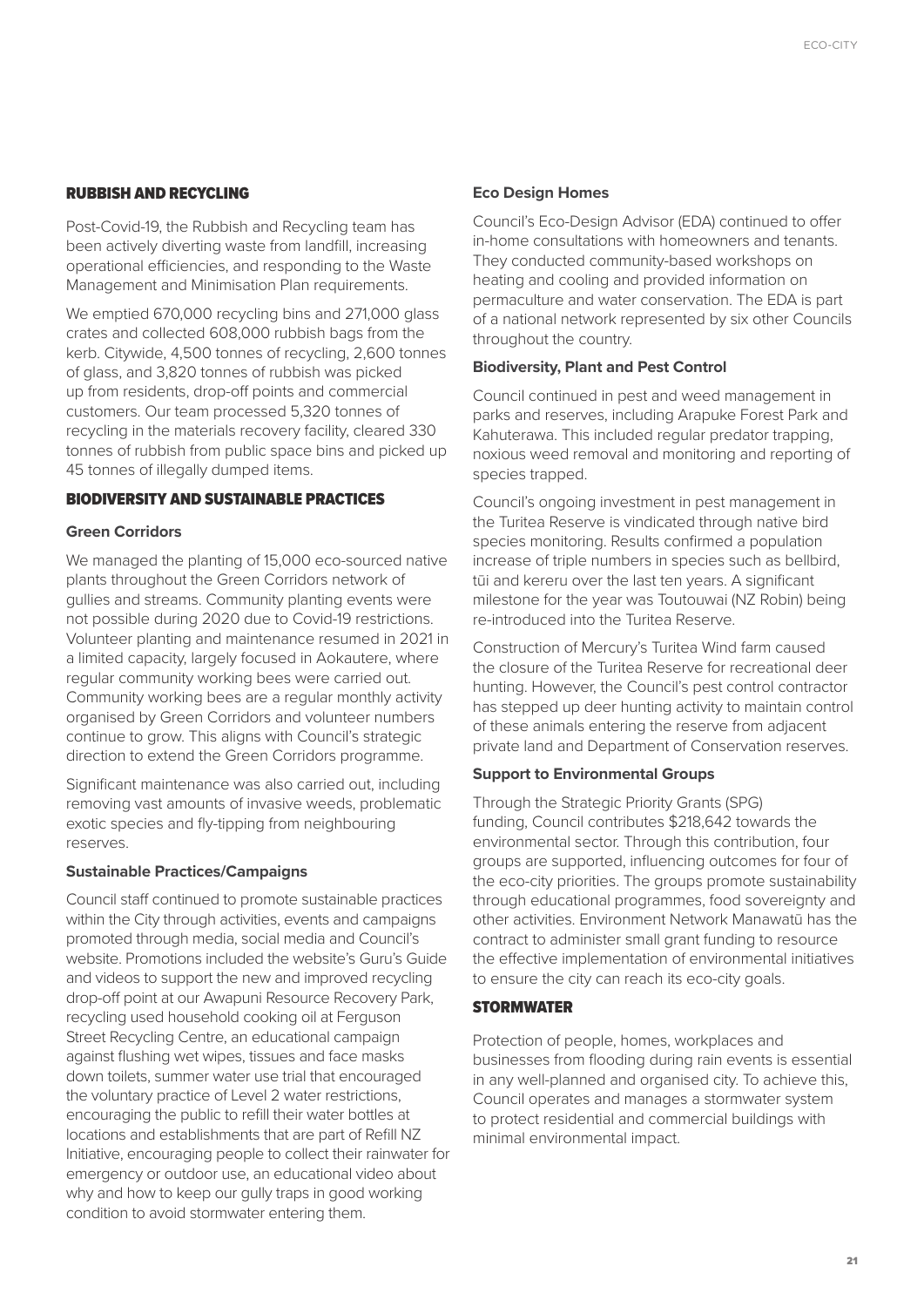#### **Stormwater Management**

There was a significant increase in sub-division activity. Council worked with property owners and developers to mitigate the stormwater runoff from new land development. Stormwater Management Plans are now a standard requirement for all sub-division and major building consent applications

Specific projects were designed and delivered this year to reduce stormwater issues in catchments with high-frequency flooding. Council has continued its focus on identifying and addressing local stormwater efficiency and nuisance problems of flooding and completed significant investments in new and upgraded infrastructure.

Many of the city's pump stations are currently running on either one pump or equipped with pumps at the end of their life span. This is the second year of the Council's programme to renew and refurbish the major stormwater pump stations in the city.

#### **Network Performance**

There were no reported cases of habitable property flooding during this year. Incidents of localised ponding, road and property flooding were reported; however, these were at levels similar to the previous year. Some immediate mitigation work was undertaken to clear the local network of blockages, and investigation work is underway to identify cost-effective improvements to reduce the risk of future flooding events in these areas.

CCTV inspected three kilometres of the critical pipe network with the data used to plan priorities for renewal works. The CCTV inspections and assessments of pump stations have identified areas in urgent need of renewal.

A city-wide inspection of the open drain and streams network identified a significant backlog in maintenance work. Council approved additional funding to begin to address this issue over the next ten years. A programme of work has been developed to address some of the most critical sections of the network.

#### **WASTEWATER**

Reliable, safe and well-maintained wastewater (sewerage) systems are fundamental requirements for the health and wellbeing of people and the environment. The system is made up of five interconnected public networks in Palmerston North, Linton, Ashhurst, Bunnythorpe and Longburn, which convey waste to a central treatment plant in Totara Road.

#### **Totara Road Wastewater Treatment Plant**

Council's wastewater system is operated and maintained in compliance with its resource consents. With all wastewater now directed to the Totara Road wastewater treatment plant (WWTP), effective operation of the plant is critical. During the year, seven upgrade projects at the wastewater treatment plant were initiated. These upgrades are important to ensure the plant is capable and robust enough to handle current flows and future flow through to 2025, when a new wastewater treatment and disposal system will need to be in place following the conclusion of the Wastewater BPO project.

#### **Best Practicable Options (BPO) Project – Nature Calls**

The critical project to identify the best practicable option for a new wastewater treatment system is well underway.

Council identified a long list of 26 options for an initial assessment. With the support of a range of technical, cultural and environmental assessments, Council went through an extensive consultation and engagement process to seek feedback from the community and interested stakeholders on their preferred approach to help Council determine the preferred option.

Summary material for each option was developed and sent to every resident and ratepayer, supported by various web and media material. The shortlist options represent all the potential receiving environments and are all considered capable of meeting the key project objectives at least in part.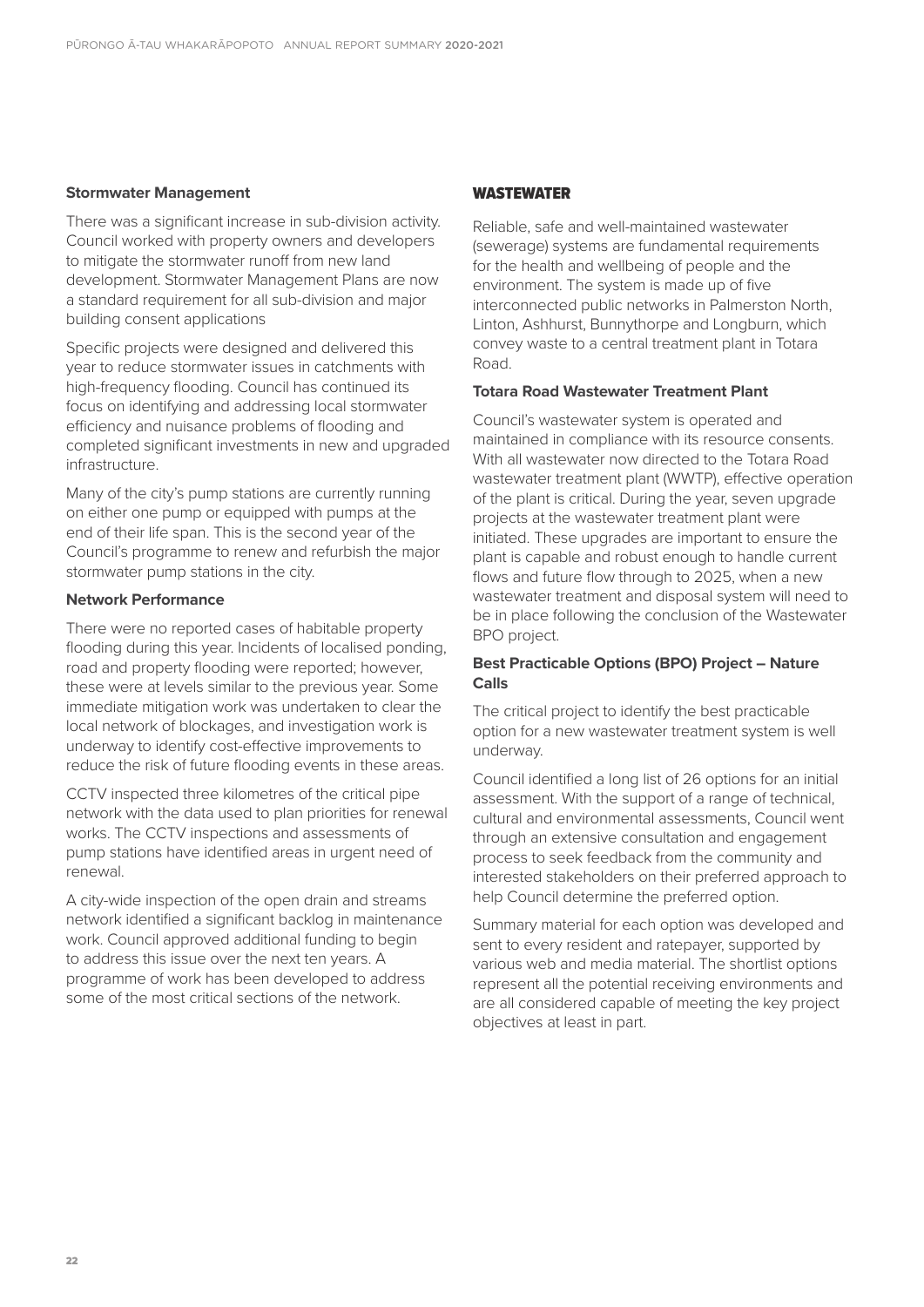#### **Wastewater Network**

Government investment from the 3 Waters Reform programme is enabling an additional \$9.34million to be invested in our water and wastewater assets across 25 individual projects from November 2020 to March 2022. At the end of the financial year, 53% of this additional investment has been delivered. Of this investment, an additional \$3.32million has been allocated to wastewater renewal and new projects, alongside further asset condition assessments and technology and system improvement investments.

#### WATER SUPPLY

Council is committed to providing a secure, safe, and high-quality water supply to City residents. It understands the importance of its obligations and role in facilitating and managing the supply of water from its source to the customer to ensure the protection of public health. Council also manages a water conservation strategy that promotes efficient water use.

#### **Quantity and Quality of Supply**

In summer 2020/21, Council trialled a new approach to water demand management. The Summer Water Use campaign encouraged consumers across our four water supplies to conserve water throughout summer. regardless of the weather or the water levels in our Turitea Dams. The campaign was about long-term behaviour change in that we managed to get through summer without imposing mandatory restrictions.

September 2020, there was a burst on our 525 mm diameter trunk main, which supplies water from the Turitea Dams to Palmerston North, that required a shutdown of this supply and a reliance on our reservoirs from early Friday until early Saturday morning. Consumers showed how well they could respond in an emergency, reducing peak demand and conserving water so that repairs to the main occurred without the city running out of water. This meant that for the 2020/21 reporting year, we did not achieve the Ministry of Health requirement of having no shutdowns lasting longer than 8 hours. The Turitea Duplicate Main project currently under construction will provide resilience against a repeat event.

December 2020, an issue with lime dosing equipment at our Turitea Water Treatment Plant (WTP) resulted in non-compliant water entering our reservoirs. We investigated this incident fully and believe there was no impact on public health. Several actions have been completed to reduce the chance of this happening in the future. As part of our seismic strengthening work at the plant, we will also review our chemical treatment area.

#### **Risk and Resilience**

The generator previously used at our Aokautere booster station was refurbished and installed at our Keith Street bore. This means that our Keith Street source is more resilient to electricity supply disruption.

The major, multi-year seismic strengthening project for Turitea WTP was finalised and tendered. This will help to ensure the safety of our staff and critical systems so we're able to respond even after a major earthquake.

We initiated several separate but related projects to improve the resilience of our telemetry networks, which provide real-time information on how our water supplies are performing.

#### **Network Investment**

Council continued its rolling renewal programme. This ensures that the 560km of water mains and all our treatment plant assets are replaced at the end of their economic life. This reduces the number of interruptions affecting consumers and manages our maintenance costs to an affordable level.

We also scoped critical customer meter replacements that will provide 2-3 years of planned works. It's expected that the work will go to tender and be awarded before the end of 2021.

An agreement has been reached with Palmerston North Airport Ltd for a cost share on a new PRV (Pressure Reducing Valve) station along Airport Drive. Once complete, the City and Kelvin Grove water supply zones can be connected.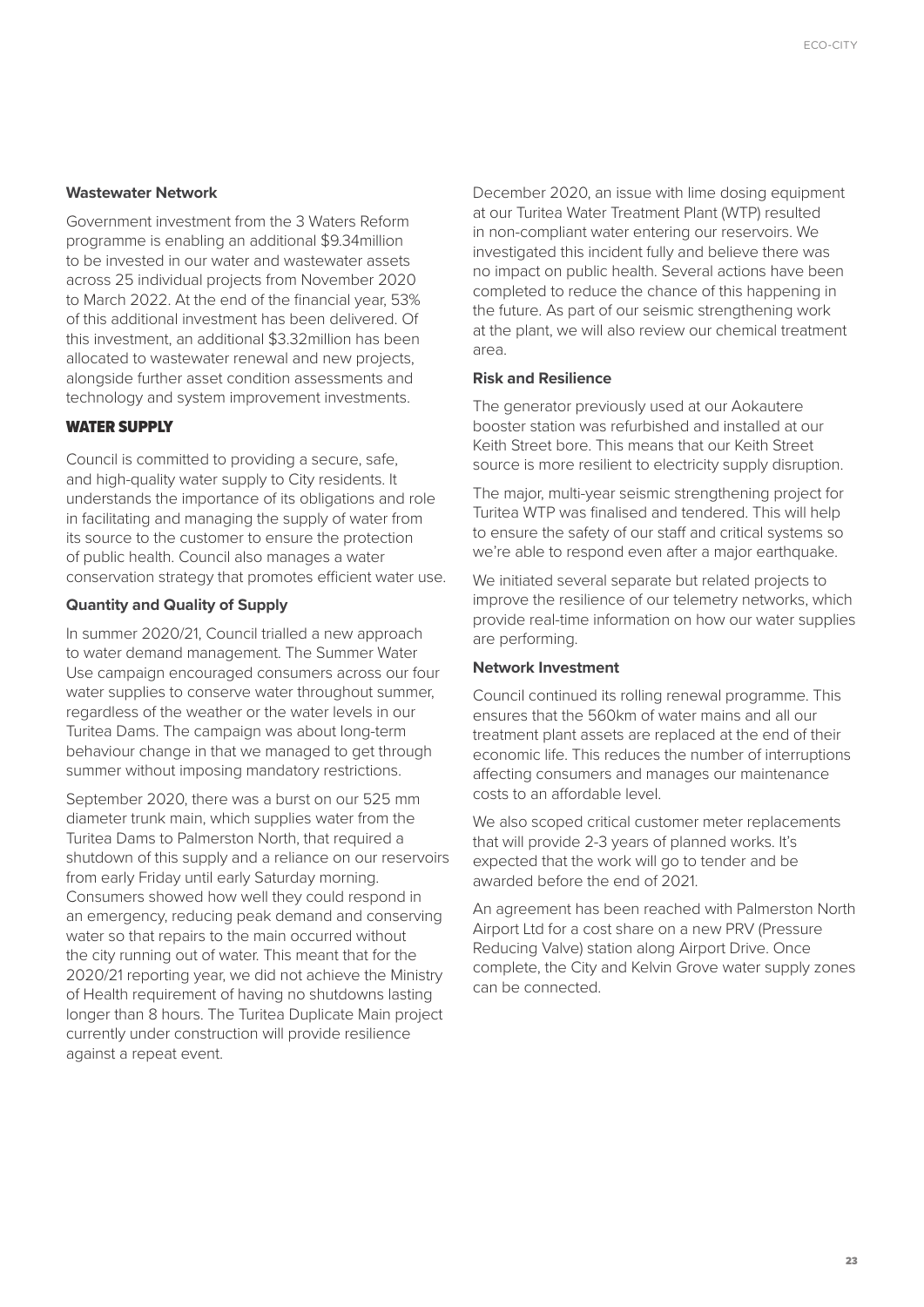# GOAL 5 DRIVEN AND ENABLING COUNCIL

LEADERSHIP

CORPORATE SUPPORT

COMMERCIAL OR STRATEGIC INVESTMENT

#### WHAT THE COUNCIL DOES

**Council provides leadership, corportate support and strategic direction for Council services and development in the City.**

#### KEY ACHIEVEMENTS

Over 700 people and groups made submissions during the **10-Year Plan consultation**

Council voted to **introduce Māori wards** in the 2022 election

Our refreshed identity has seen **knowledge of Council services increase**

Our **Facebook engagement** is consistently the highest of any council in the Country

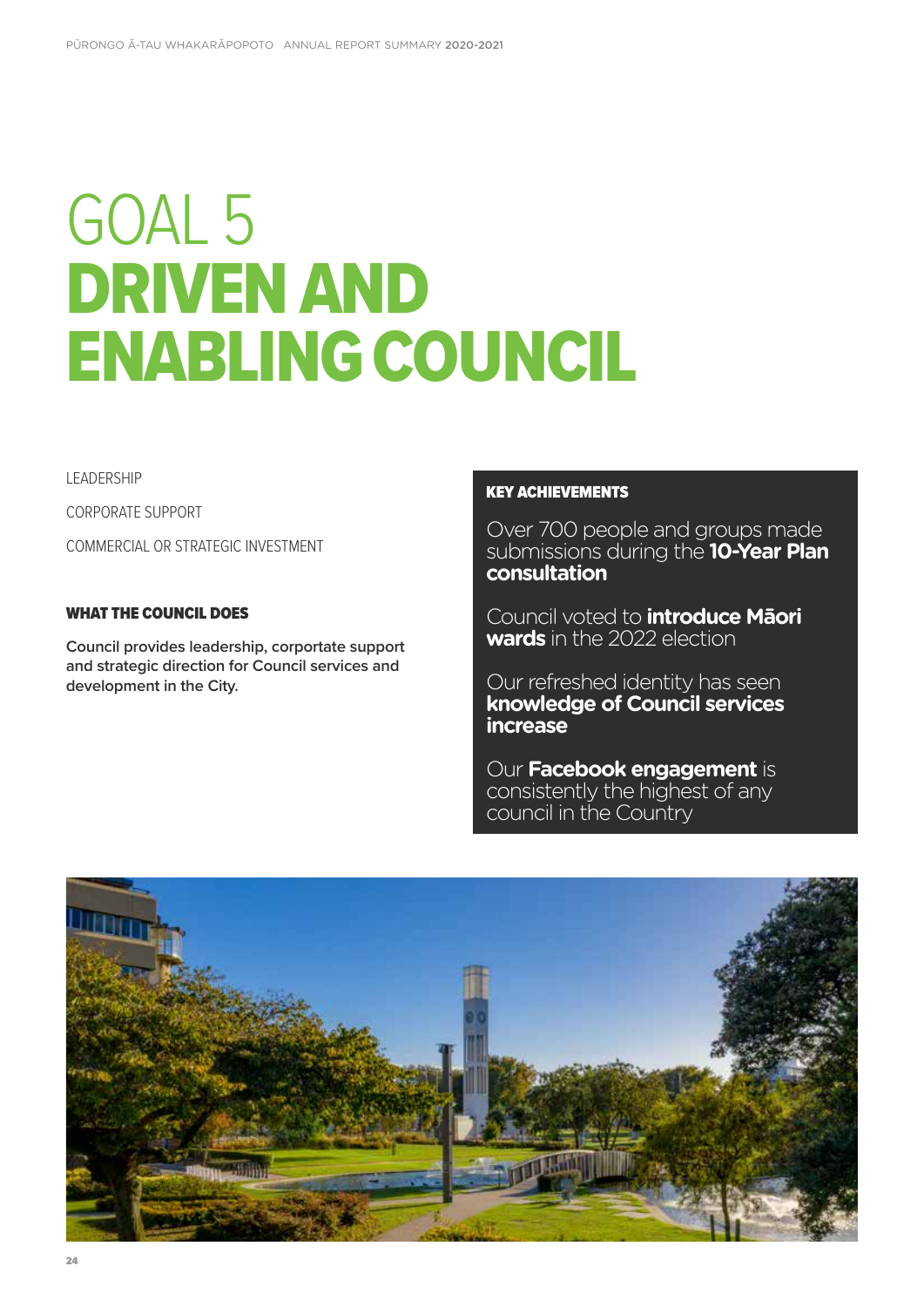#### **LEADERSHIP**

Leadership is about having open and transparent Council meetings and involving people in Council's decision making. Council holds its meetings in public as per the Local Government Meetings and Official Information Act and is involved in a wide range of civic functions and other less formal meetings. It consults with the public on various topics and collaboratively develops Strategies and Plans with the City's organisations and residents. It also works to develop Council's relationship with Rangitāne and is responsible for advocating on behalf of the City, especially to Central Government.

The overarching goal of this activity is to lead the City and achieve the Council's vision for Palmerston North: Small City benefits, Big City Ambition.

#### **Community Engagement**

Council curated all of the information people wishing to engage with Council decisions might need in one place on the website under the Participate Palmy tab, including information on consultations, invitations for submissions, council and committee meeting agendas, election information and public notices.

Council had great engagement from residents on the Facebook page, and Instagram engagement increased by 130% year on year.

Council ensures that people have a wide range of ways to become involved in Council decisions. Council's engagement on the Proposed 10-Year Plan included: partnership meetings with Rangitāne o Manawatū; meetings on social, economic, environmental and cultural wellbeing cohosted with sector groups; working with schools; providing online and printed information; supporting community groups and networks to run their own 10-Year Plan meetings; sending a summary document to all households; providing a simple postcard format for a response which could be placed in consultation boxes in each of our community libraries and promoting the Plan on radio, print, social media, billboards and movie theatres.

#### **Strategies, Plans and Policies**

Key milestones during 2020/21 were:

- Stage One of the Speed Limits Bylaw was completed
- The Rēhia Papaioea! Play Palmy, Play Policy was adopted
- The Smokefree Outdoor Areas Policy was revised and adopted as the Auahi Kore Smokefree and Vapefree Policy
- A provisional Draft Local Alcohol Policy was adopted
- $\triangleright$  The initial review stage of the Trade waste, Water supply and Stormwater bylaws was also completed.

#### **Direction Setting**

Council's vision He iti rā, he iti pounamu – Small city benefits, big city ambition was set as part of the 2018 10-Year Plan Plan and has now been updated with the adoption of Palmy 2021-31, the 10-Year Plan.

Council also published the City Dashboards on the PNCC website. The information on the Dashboards is presented under each of the strategic goals and provides demographic information about Palmerston North people. Council's direction setting is informed by the Dashboards, the Economic profiles, and the Citywide emissions inventory.

#### **Strengthening and growing Partnership with Rangitāne**

Council and Rangitāne o Manawatū continue to build on the foundations of the Partnership Agreement signed in 2019.

In this term of council, Rangitāne is represented by Iwi appointees on the Community Development, Economic Development, and Environmental Committees and representation on the Rangitāne (Comanagement) Committee for Te Motu o Poutoa (Anzac Park). The Council also resolved that there would be a Māori ward or wards for the city at the next local body elections.

The Iwi worked proactively with the council this year to review strategies and policies, leading up to the resolution of the 10-Year Plan.

Key cultural spaces were opened this year, including unveiling two new carvings of the ancestors Rongorito and Hineaupounamu on Te Marae o Hine – The Square, as well as Rangitāne with his two grandmothers, Reretua and Hinerau, alongside him, reinstalled after restoration, on the council chambers.

#### **Council Meetings and Elections**

Because of Deputy Mayor Tangi Utikere's election to Parliament in October 2020, Aleisha Rutherford was appointed Deputy Mayor. A by-election was held in February 2021. Councillor Orphee Mickalad was elected. In December 2020 Mr Chris Whaiapu resigned as Appointed Member to the Environmental Sustainability Committee and Mr Peter Te Rangi was appointed in February 2021 to the position.

The focus of the year has been in development of the Long-Term Plan.

Council held 65 meetings. All committee meetings are open to the public for comment and presentations. All Council and committee meetings are now streamed on the Council YouTube channel, and available for viewing following the meeting. Councillors and members of the public can address a meeting remotely.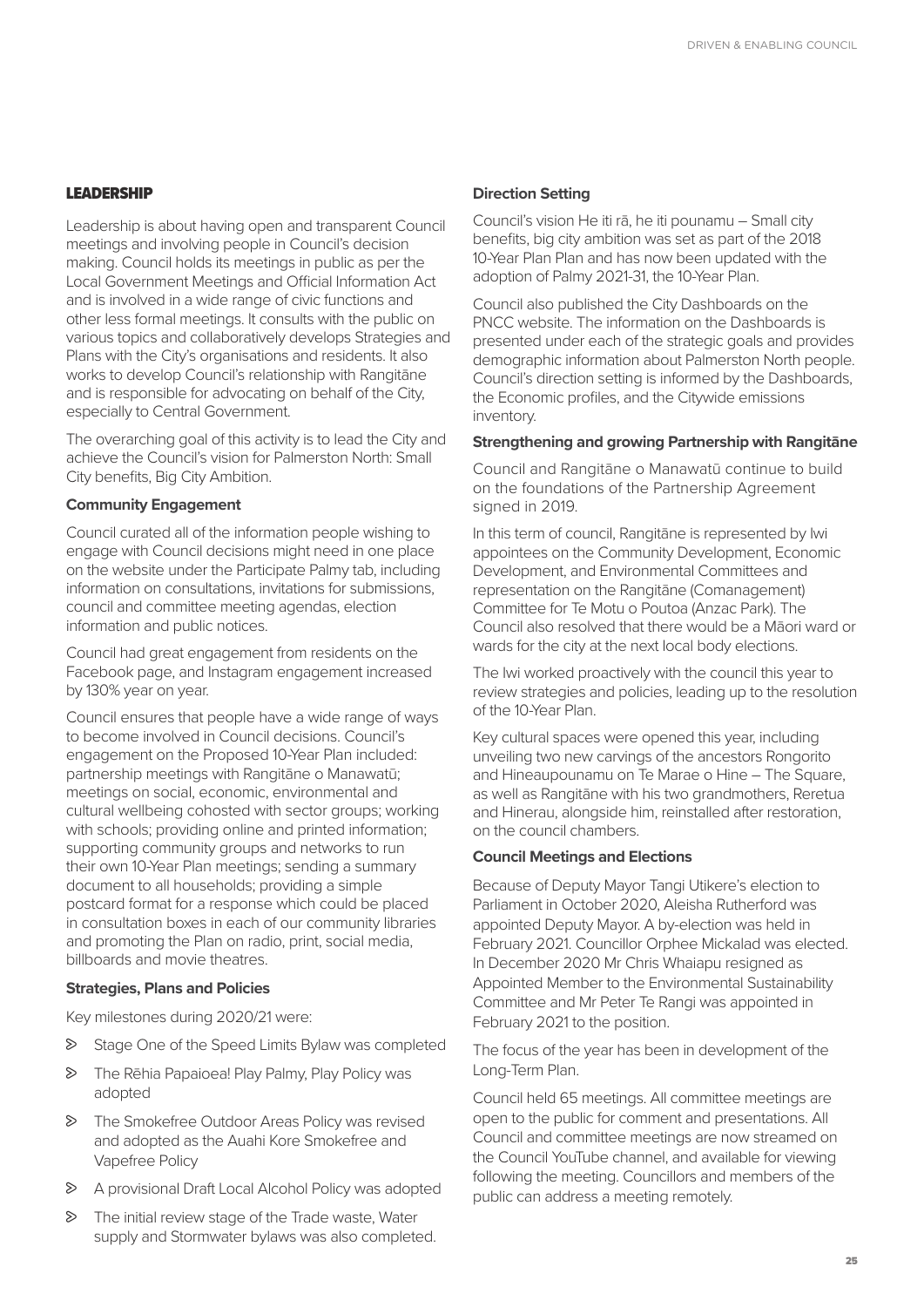Council's 2021 Annual Residents' Survey shows that 62% of respondents are satisfied with the overall performance of the Mayor and Councillors, 30% are neutral and 9% are dissatisfied. The number of people satisfied has improved significantly in the past 24 months (+7%). Satisfaction with Council's overall leadership has increased from 55% to 65% in the past two years (27% are neutral and 9% dissatisfied). Trust in Council has also increased – 54% of respondents trust Council (compared with 46% in 2019), 34% are neutral, and 12% lack trust.

#### CORPORATE SUPPORT

#### **Civic Administration Building (CAB)**

Fire compliance works in the building continued during the year. Stage 3 of the four-stage fire safety upgrade programme focused on the conversion of doors to fire doors and the installation of additional detection throughout areas of the building. Stage 3 also saw considerable fire safety improvements undertaken in the Council Chamber and in the external tenancy, leased by Verdict Café. Other works completed in the CAB this year included installing energy-efficient LED lighting in parts of the building, replacing the air conditioning chiller unit, and constructing a new accessibility entrance ramp to the main door of the administration side of the building.

#### **Marketing and Communications**

Council's new identity was successfully implemented. The positioning of the city as a food innovation powerhouse continues as our reputation grows, with large investments supporting this positioning. These include the Kiwirail distribution hub, Food HQ, Sprout Agritech, and the National Food Awards coming back to Palmy for 2021.

Market research gathered on our city reputation shows satisfaction with council services increased with champions rising to 58% up from 52% last year. Media sentiment has grown from 25% in September last year to 37% in the June quarter this year.

The website was redesigned to reflect the new Palmy identity and made lots of small improvements aimed at enhancing accessibility and usability. Palmy's Facebook engagement is now consistently the highest in the country, compared to other local councils. This past year we had 133,000 engagements on our Facebook page (likes, shares, comments). Instagram is the next most popular channel. Our Instagram engagement increased by 130% up to 24,767 engagements from 10,773 engagements.

#### **Digital Communications**

Council developed a Digital Strategic Plan which defines our technology vision, captures programmes required to enable our small city benefits, big city ambition vision, and provides framework to progress Digital Transformation.

#### COMMERCIAL OR STRATEGIC INVESTMENT

#### **External Contracts**

• After-hours call centre

Council provides after-hours contact centre services for Palmerston North and the wider local government sector for other cities, districts and regions. An additional Council acquired our services during 2020/21, raising our share of the sector to 45%. The fledgling Facebook Monitoring service is now used by 9 councils and we monitor alarms for more than 900 lone workers countrywide.

• Building services

Building Services (as a brand) continued to be delivered to Manawatū District Council with the level of activity, increasing throughout the year. Resourcing increased to meet demand because of regional economic growth. The Building Services arrangement continues to be recognised as a consistent delivery model within the region and remains unique within New Zealand.

• Parking enforcement

Council provides parking enforcement administration for parking infringements issued by Palmerston North Airport. There were 59 parking infringements issued in 2020/21 as compared to 669 in 2019/20, 1,116 in 2018/19 and 364 in 2016/17. This drop in the number of infringements is attributed to the impact of Covid-19.

• Investment Property

Several Council properties are leased to generate revenue. Typically, this occurs when part of a purchased property is not required by Council, or until the property is used for its intended purpose. Council's investment property portfolio remained relatively static throughout the year. All tenancies remained fully leased at market rentals for most of the year. In the few instances where there was tenant turnover, tenancies were typically released within a month from being vacant. The portfolio also maintained low levels of arrears.

• Investments

Council owns the commercial pine plantation known as Gordon Kear Forest as part of its investment portfolio. The primary reason for the investment is to generate revenue as an alternative funding source for future city development.

• Investments in Companies (Including Airport)

Council owns Palmerston North Airport Ltd (PNAL) to ensure the City has an appropriate air gateway for passengers and freight. PNAL has been on a significant growth path both in terms of passenger numbers and financial returns. However, like all airports PNAL has been significantly impacted by Covid-19.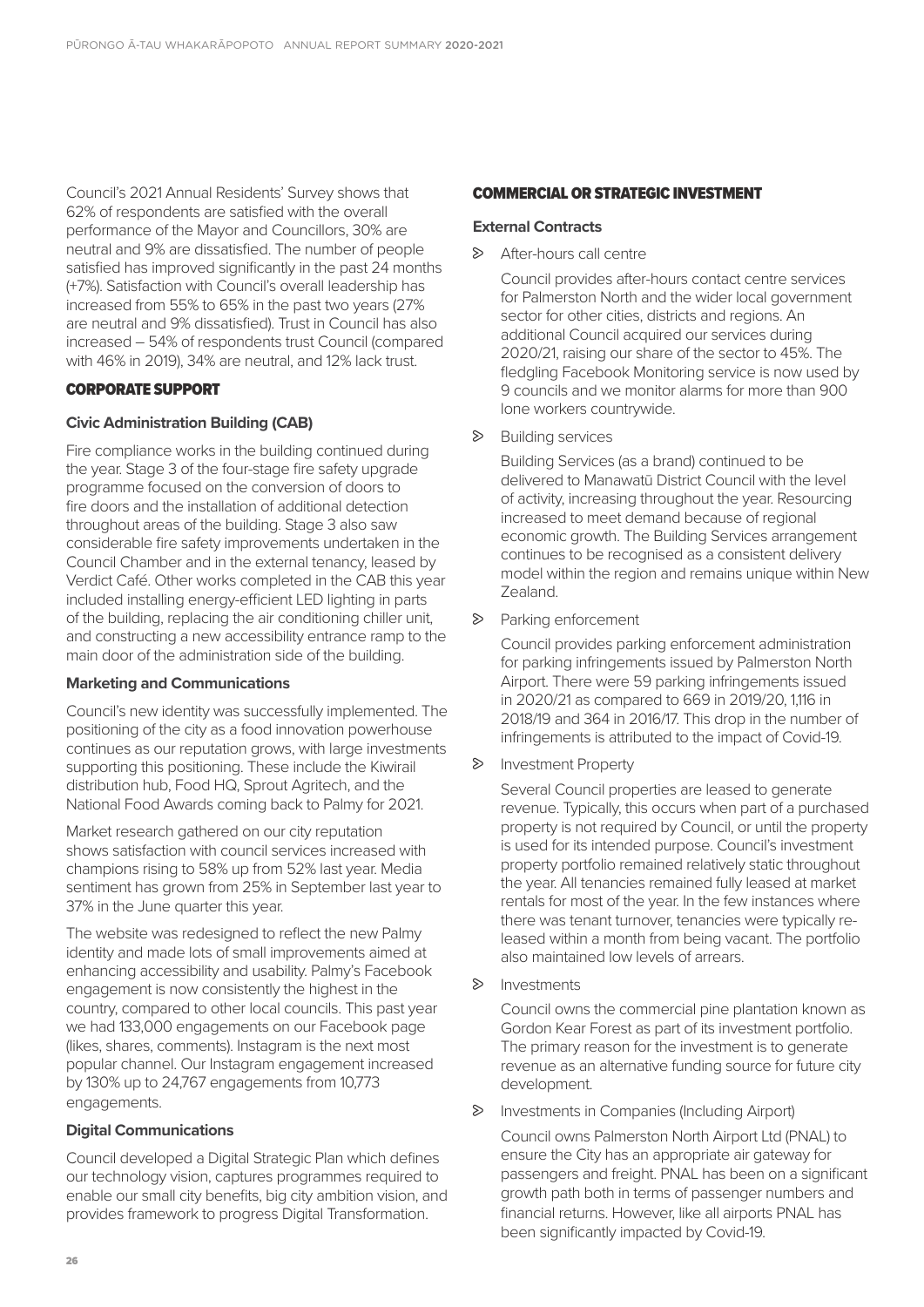# FINANCIAL SUMMARY

| <b>SUMMARY STATEMENT OF</b>                                                       | <b>COUNCIL</b> |               |         | <b>GROUP</b> |         |
|-----------------------------------------------------------------------------------|----------------|---------------|---------|--------------|---------|
| <b>COMPREHENSIVE REVENUE AND EXPENSE</b>                                          | Actual         | <b>Budget</b> | Actual  | Actual       | Actual  |
| FOR THE YEAR ENDED 30 JUNE 2021                                                   | 2021           | 2021          | 2020    | 2021         | 2020    |
|                                                                                   | \$000          | \$000         | \$000   | \$000        | \$000   |
| Rates revenue                                                                     | 101,100        | 100.781       | 98,852  | 100.706      | 98,480  |
| Finance revenue                                                                   | 274            | 17            | 1,043   | 286          | 384     |
| Other operating revenue                                                           | 35,272         | 32,125        | 32,422  | 45.071       | 43,082  |
| Capital revenue                                                                   | 16,459         | 11,212        | 12,641  | 16,504       | 12,663  |
| <b>Total revenue</b>                                                              | 153,105        | 144,135       | 144,958 | 162,567      | 154,609 |
| Depreciation and amortisation                                                     | 36,785         | 40,430        | 36,483  | 39.060       | 38,748  |
| Finance costs                                                                     | (2, 226)       | 5,557         | 8,129   | (1,748)      | 8,660   |
| Other expenses                                                                    | 104,085        | 101,755       | 103,544 | 110,237      | 109,104 |
| <b>Total expenses</b>                                                             | 138,644        | 147,742       | 148,156 | 147,549      | 156,512 |
|                                                                                   |                |               |         |              |         |
| Net surplus/(deficit)                                                             | 14,461         | (3,607)       | (3,198) | 15,018       | (1,903) |
| Increase/(decrease) in operating property valuations                              |                |               |         |              |         |
| Share of associate's surplus/(deficit)                                            |                |               |         | (92)         | (95)    |
| Income tax refund / (expense)                                                     | 41             |               | 95      | (397)        | 424     |
| Movement in deferred tax                                                          |                |               |         |              |         |
| Net surplus/(deficit) after tax                                                   | 14,502         | (3,607)       | (3,103) | 14,529       | (1,574) |
|                                                                                   |                |               |         |              |         |
| <b>OTHER COMPREHENSIVE REVENUE AND EXPENSE</b>                                    |                |               |         |              |         |
| Increase/ (decrease) in operating property valuations                             | 111,710        |               | 157,202 | 114,410      | 154,120 |
| Financial assets at fair value through<br>other comprehensive revenue and expense | 56             |               | (306)   | 56           | (306)   |
| Movement in deferred tax on revaluations                                          |                |               |         |              | 507     |
| <b>TOTAL COMPREHENSIVE REVENUE AND EXPENSE</b>                                    | 126,268        | (3,607)       | 153,793 | 128,995      | 152,747 |

#### EXPLANATION OF THE MAJOR VARIANCES ARE:

**Other operating revenue:** Higher due to budget being lowered due to Covid-19 assumptions that did not eventuate.

**Capital revenue:** Higher due to increased capital subsidies and grants, including unbudgeted revenues from Department of Internal Affairs for 3 waters.

**Depreciation and amortisation:** Lower due to infrastructure revaluation adjusting useful life assumptions and lower capitalisation of assets than budgeted for.

**Finance Costs:** Unbudgeted favourable non-cash valuation on derivative financial instruments with no rates impact as well as favourable interest rates and lower borrowings than budgeted.

**Other expenses:** Higher than budget due to higher operating revenue with additional expenses associated, and higher professional services and contracted services due to vacancies.

**Increase in operating property valuations:** Revaluation of the operational assets was completed a year earlier than budgeted due to significant increases in land.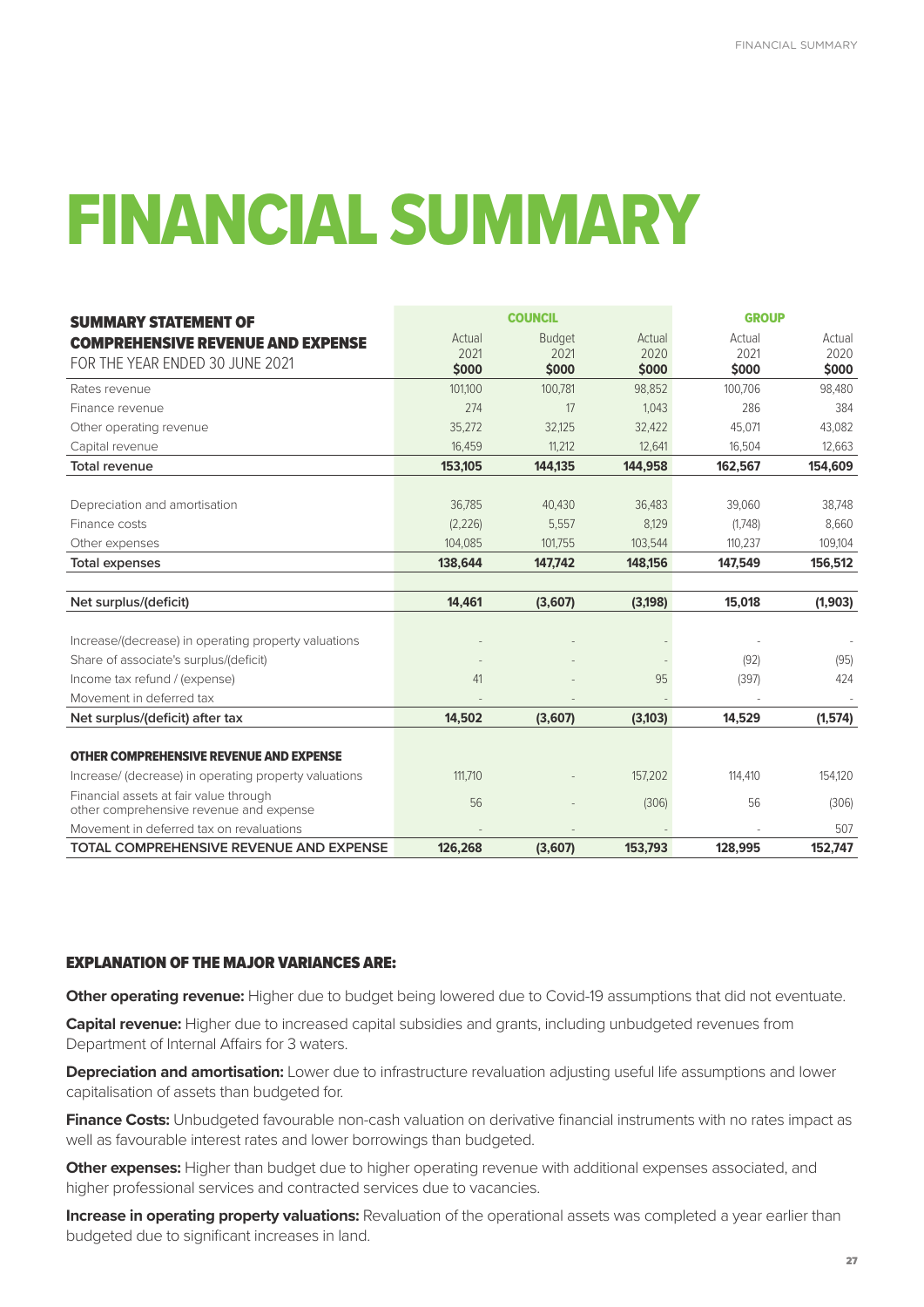#### **Sources of revenue**



#### **Types of expenses incurred**

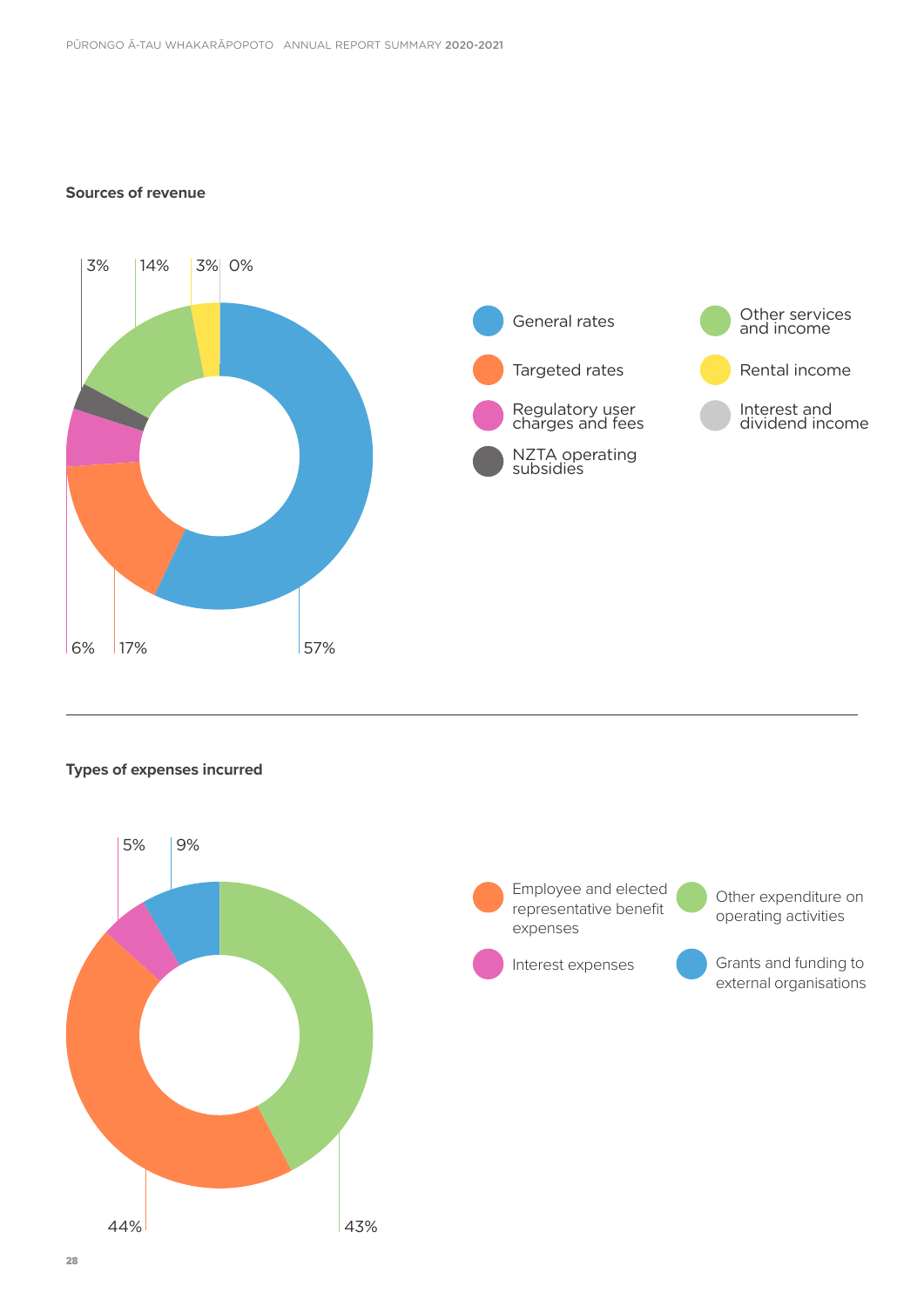|                                       | <b>COUNCIL</b> |               |           | <b>GROUP</b> |           |
|---------------------------------------|----------------|---------------|-----------|--------------|-----------|
| <b>SUMMARY STATEMENT OF FINANCIAL</b> | Actual         | <b>Budget</b> | Actual    | Actual       | Actual    |
| <b>POSITION</b> AS AT 30 JUNE 2021    | 2021           | 2021          | 2020      | 2021         | 2020      |
|                                       | <b>SOOO</b>    | <b>SOOO</b>   | \$000     | \$000        | \$000     |
| <b>Current Assets</b>                 | 18,970         | 14.569        | 15,269    | 22,131       | 18,382    |
| Non-current Assets                    | 2.005.760      | 1,769,067     | 1.861.642 | 2,102,529    | 1,953,810 |
| <b>Total Assets</b>                   | 2,024,730      | 1.783.636     | 1,876,911 | 2.124,660    | 1,972,192 |
|                                       |                |               |           |              |           |
| <b>Current Liabilities</b>            | 46.742         | 37.150        | 53,169    | 54,663       | 58,841    |
| Non-current Liabilities               | 163.542        | 181.294       | 135.564   | 177.761      | 150,110   |
| Equity Attributable to PNCC           | 1.814.446      | 1.565.192     | 1.688.178 | 1.892.236    | 1,763,241 |
| <b>Total Liabilities and Equity</b>   | 2,024,730      | 1,783,636     | 1,876,911 | 2.124,660    | 1,972,192 |

#### EXPLANATION OF THE MAJOR VARIANCES ARE:

**Current assets:** Higher inventories due to development of Tamakuku Terrace antipated to be sold in 2020/21 now anticipated to be sold in 2021/22 and 2022/23.

**Non-current assets:** Property, plant and equipment higher than budget due to early revaluation of operational assets being completed a year earlier than budgeted.

**Total liabilities:** Lower than budget due to a lower level of opening debt, and lower capital expenditure than budget.

**Equity:** Higher than budget due to the revaluation of operational assets.

|                                                      | <b>COUNCIL</b>      |                      |                     | <b>GROUP</b>  |               |
|------------------------------------------------------|---------------------|----------------------|---------------------|---------------|---------------|
| <b>SUMMARY STATEMENT OF CHANGES IN</b>               | Actual              | <b>Budget</b>        | Actual              | Actual        | Actual        |
| <b>EQUITY</b> FOR THE YEAR ENDED 30 JUNE 2021        | 2021<br><b>SOOO</b> | 2021<br><b>\$000</b> | 2020<br><b>SOOO</b> | 2021<br>\$000 | 2020<br>\$000 |
| Equity at beginning of the year                      | 1,688,178           | 1.568.799            | 1,534,385           | 1,763,241     | 1,610,494     |
| Total comprehensive revenue and expense for the year | 126,268             | (3,607)              | 153.793             | 128,995       | 152.747       |
| Equity at the end of the year                        | 1.814.446           | 1,565,192            | 1,688,178           | 1,892,236     | 1,763,241     |
|                                                      |                     |                      |                     |               |               |
| Comprising:                                          |                     |                      |                     |               |               |
| Retained earnings                                    | 1.060.497           | 1.046.511            | 1.046.309           | 1.094.107     | 1,079,935     |
| Special funds                                        |                     |                      |                     | 392           | 349           |
| Revaluation reserves                                 | 753.949             | 518.681              | 641.869             | 797.737       | 682.957       |
| Equity at the end of the year                        | 1.814.446           | 1,565,192            | 1,688,178           | 1,892,236     | 1,763,241     |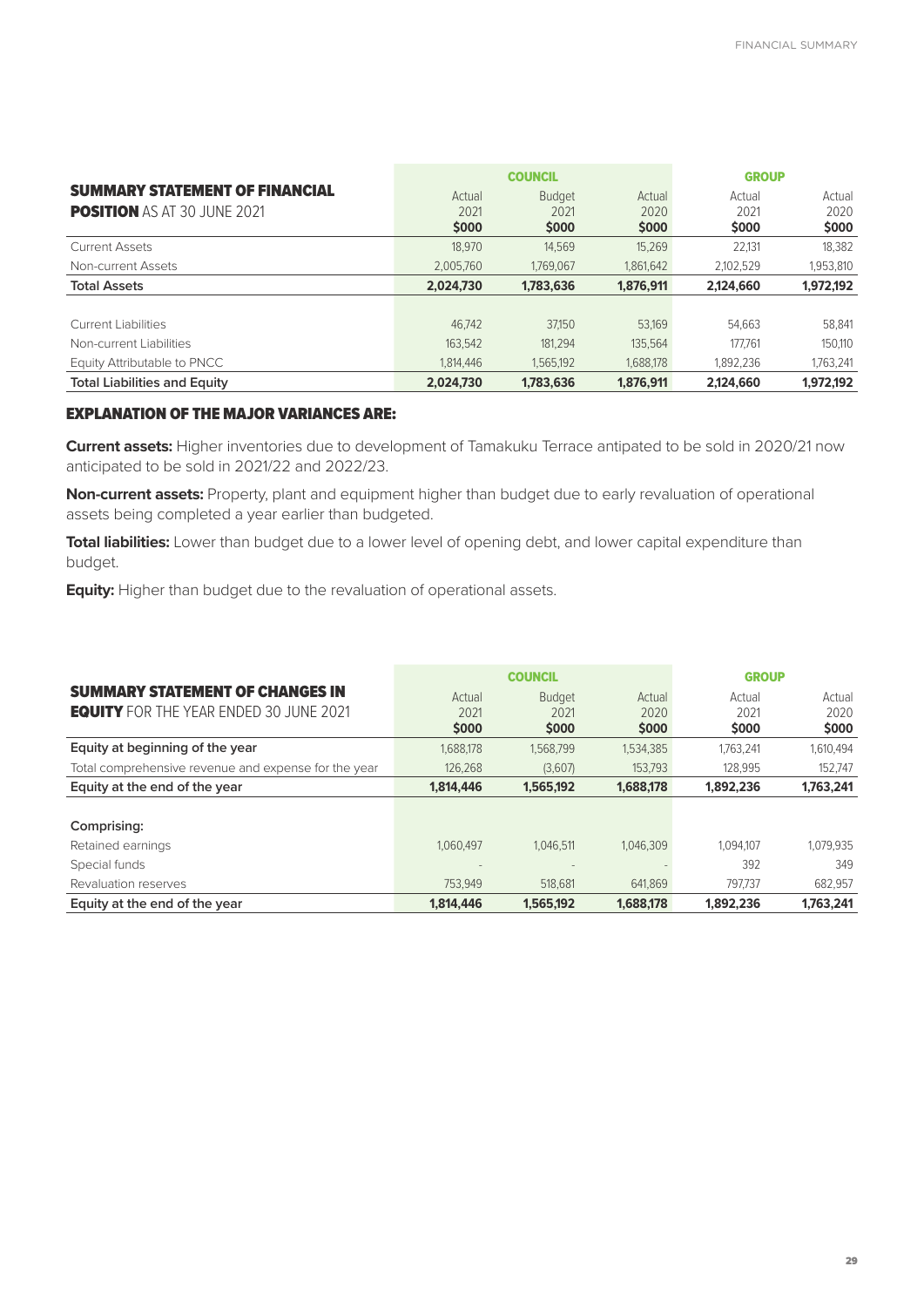#### **New capital expenditure spent**



#### **Renewal capital expenditure spent**



|                                                                            | <b>COUNCIL</b>      |                     |                     | <b>GROUP</b>         |               |
|----------------------------------------------------------------------------|---------------------|---------------------|---------------------|----------------------|---------------|
| <b>SUMMARY STATEMENT OF CASH FLOWS</b><br>FOR THE YEAR ENDED 30 JUNE 2021  | Actual              | <b>Budget</b>       | Actual              | Actual               | Actual        |
|                                                                            | 2021<br><b>S000</b> | 2021<br><b>SOOO</b> | 2020<br><b>SOOO</b> | 2021<br><b>\$000</b> | 2020<br>\$000 |
| Net cash from operating activities                                         | 38,855              | 34,822              | 30,961              | 41,995               | 33,744        |
| Net cash from investing activities                                         | (63, 497)           | (70, 466)           | (52, 393)           | (67, 571)            | (54,717)      |
| Net cash from financing activities                                         | 24.125              | 35.643              | 20,800              | 25.125               | 24,450        |
| Net (decrease)/increase in cash,<br>cash equivalents and bank overdrafts   | (517)               | (1)                 | (632)               | (451)                | 3,477         |
| Cash, cash equivalents and bank<br>overdrafts at the beginning of the year | 2.039               | 500                 | 2,671               | 3,337                | (140)         |
| Cash, cash equivalents and bank<br>overdrafts at the end of the year       | 1.522               | 499                 | 2.039               | 2.886                | 3.337         |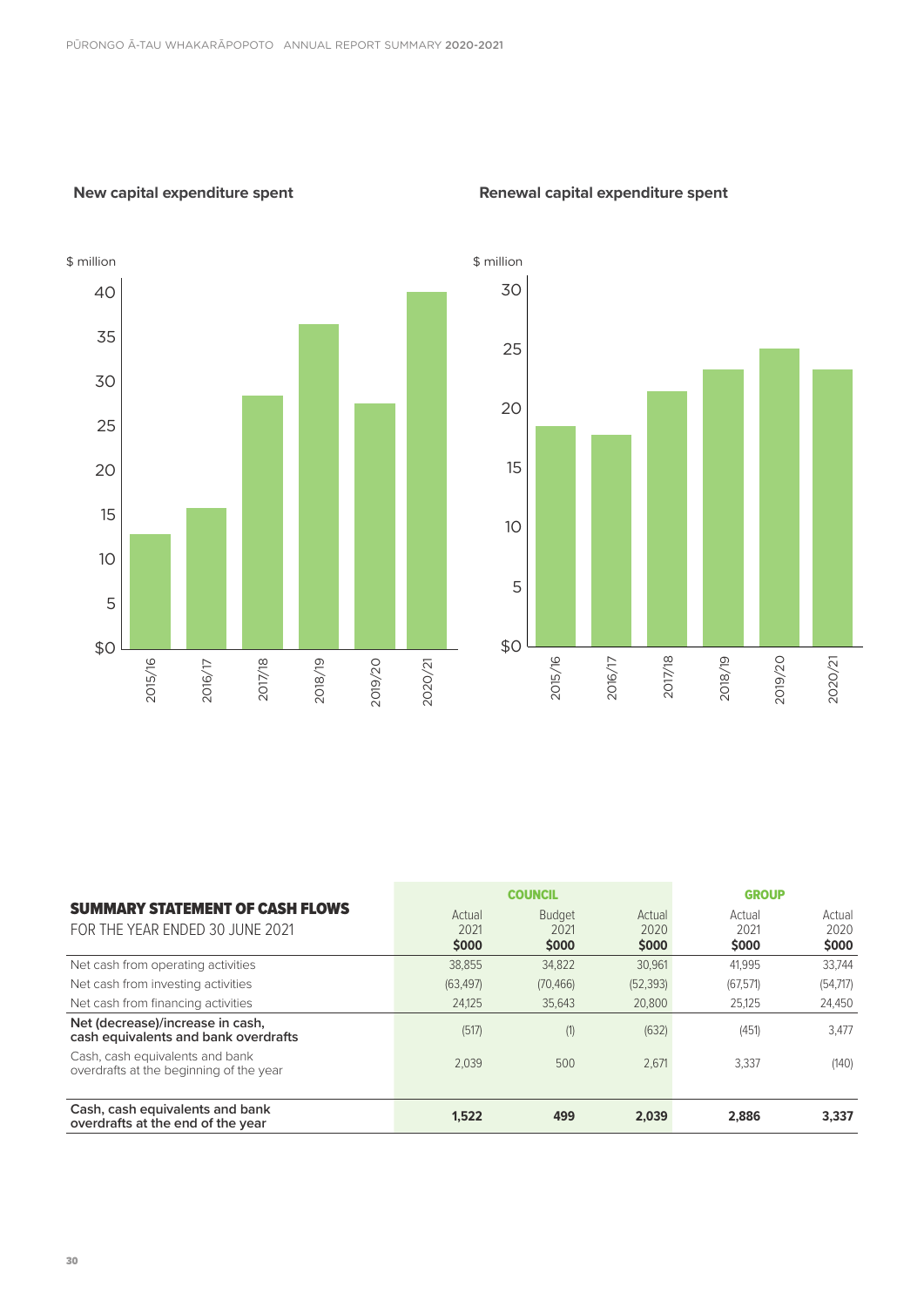#### BORROWING RATIOS AGAINST POLICY



#### **Borrowing ratios at 30 June 2021 Borrowing ratios at 30 June 2021**



#### EVENTS AFTER THE BALANCE SHEET DATE

#### **Covid-19 lockdown**

On the 17th August 2021 all of New Zealand went into a Level 4 Covid-19 lockdown and Palmerston North has since moved down to Level 2. This has caused operational disruption to Council, but hasn't had a material financial impact.

#### **Three waters service delivery reforms**

On 27 October 2021, the Local Government Minister announced that central government will proceed with the three waters service delivery reforms using a legislated "all in" approach. The three waters reform involves the creation of four statutory water services entities to be responsible for the service delivery and infrastructure from local authorities from 1 July 2024. There is still a number of uncertainties associated with the new three waters delivery model including the mechanism for how assets will be transferred to the newly established entities, and the control and governance NOTE 31 of these entities.

Notwithstanding the current uncertainty the announcement once legislated will mean Council is no longer responsible for the delivery and infrastructure of three water services from 1 July 2024.

#### Accounting policy - judgement

Following the announcement by the Local Government Minister on 27 October 2021 regarding central government proceeding with the three waters service delivery reforms using a legislated "all in" approach, Council continues to recognise its three waters assets at 30 June 2021 in accordance the accounting policies set out on pages 156 to 165. There has been no adjustment in these financial statements to reflect the expected future transfer of assets to the new water entity. It is expected central government will develop details around the mechanism for the transfer of the water assets and this will be completed prior to 1 July 2024. As further details are established this may require adjustments to Council's three water assets either in respect of disclosure or measurement.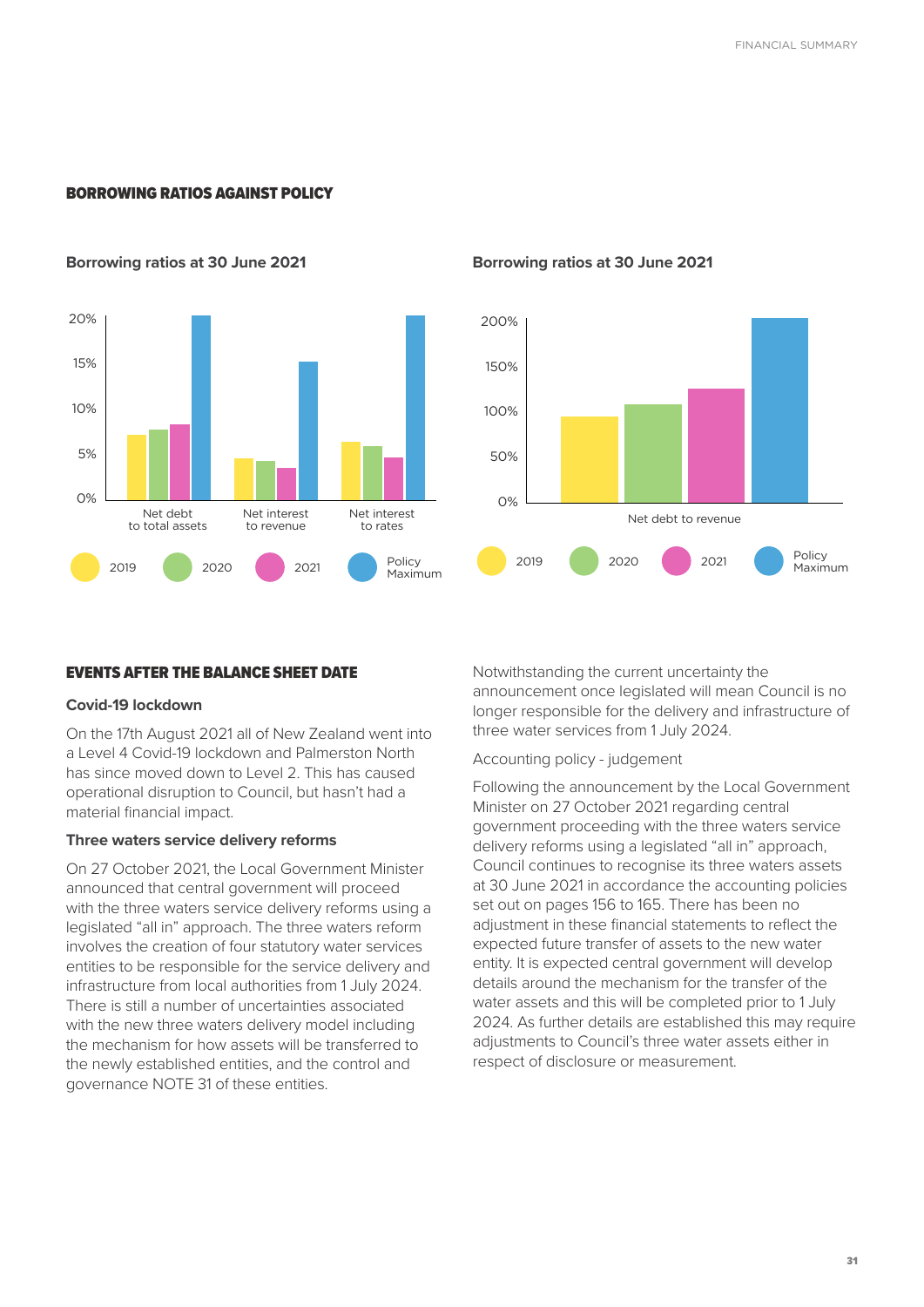# ABOUT THIS SUMMARY

This Summary Annual Report has been extracted from the full Annual Report and is designed to give an overview for the year to 30 June 2021 of the Council's operations as a legal entity and also those for its "group", including its subsidiary and Council controlled organisations. The Annual Report contains detailed information about our finances and service performance and was adopted by Council and approved for issue on 20 December 2021.

This summary report has been prepared in accordance with PBE FRS 43: Summary Financial Statements. It cannot be expected to provide as complete understanding as provided by the full financial report of the financial and service performance, financial position and cash flow of the Council.

The full financial statements for the year ended 30 June 2021 have been prepared in accordance with NZ GAAP. They comply with NZ PBE IPSAS Tier 1, and other applicable Financial Reporting Standards, as appropriate for public

benefit entities. The functional and presentation currency of PNCC is New Zealand dollars with all values rounded to the nearest thousand dollars. The Council of Palmerston North City confirms that all other statutory requirements relating to the Annual Report have been complied with.

Audit New Zealand has audited the full financial statements and issued an unmodified on the audited information, excluding the statement of service provision. A qualified opinion was issued relating to the statement of service provision with respect verifying the response times and number of complaints relating to the wastewater system, drinking water supply, and performance of the stormwater system, as well as the time taken to attend and resolve water supply and wastewater faults. This Summary has been examined by Audit New Zealand for consistency with the full Annual Report.

The full Annual Report can be obtained from our website pncc.govt.nz

Mana Arotake Aotearoa

### INDEPENDENT **AUDIT NEW ZEALAND** AUDITOR'S REPORT

To the readers of Palmerston North City Council and group's summary of the annual report for the year ended 30 June 2021

The summary of the annual report was derived from the annual report of the Palmerston North City Council and group (the City Council) for the year ended 30 June 2021.

The summary of the annual report comprises the following summary statements on pages 4 to 32:

- $\triangleright$  the summary statement of financial position as at 30 June 2021;
- $\triangleright$  the summaries of the statement of comprehensive revenue and expense, statement of changes in equity and statement of cash flows for the year ended 30 June  $2021$
- $\triangleright$  the notes to the summary financial statements that include accounting policies and other explanatory information; and
- $\triangleright$  the summary statement of service provision.

#### OPINION

In our opinion:

- $\triangleright$  the summary of the annual report represents, fairly and consistently, the information regarding the major matters dealt with in the annual report; and
- $\triangleright$  the summary statements comply with PBE FRS-43: Summary Financial Statements.

However, the summary non-financial performance information includes a limitation in scope to the equivalent extent as the full audited non-financial performance information. This limitation is explained below in *The full annual report and our audit report thereon* section.

#### SUMMARY OF THE ANNUAL REPORT

The summary of the annual report does not contain all the disclosures required by generally accepted accounting practice in New Zealand. Reading the summary of the annual report and the auditor's report thereon, therefore, is not a substitute for reading the full annual report and the auditor's report thereon.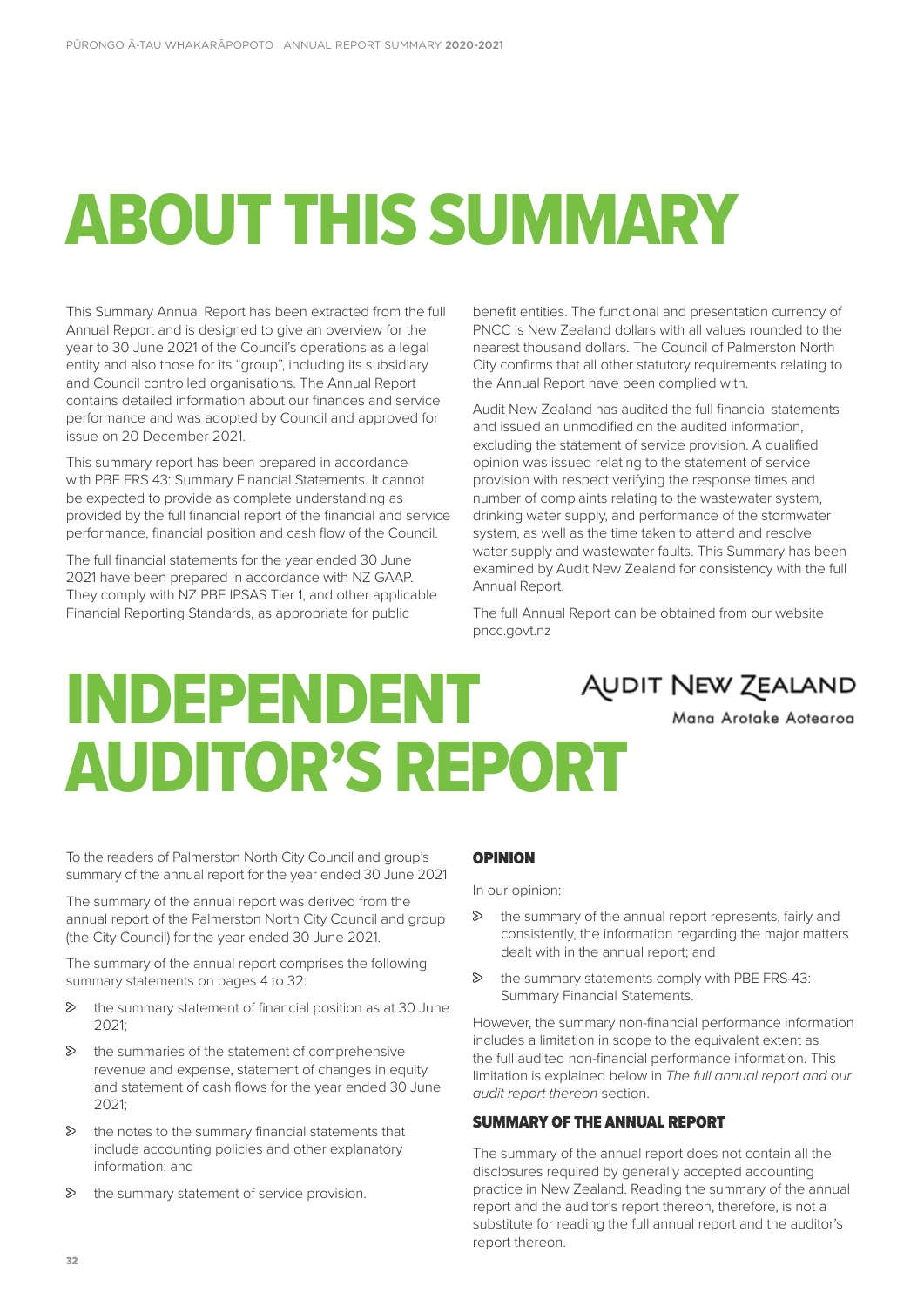The summary of the annual report does not reflect the effects of events that occurred subsequent to the date of our auditor's report on the full annual report.

#### THE FULL ANNUAL REPORT AND OUR AUDIT REPORT THEREON

We expressed a qualified opinion on the statement of service provision in the full audit report and an unmodified opinion on the other audited information in the full annual report for the year ended 30 June 2021 in our auditor's report dated 20 December 2021. The basis for our qualified opinion on the statement of service provision in the full audit report is explained below.

The City Council is required to report against the performance measures set out in the Non-Financial Performance Measure Rules 2013 (the Rules) made by the Secretary for Local Government. These include mandatory performance measures relating to:

- $\triangleright$  The number of complaints received in relation to its wastewater system, drinking water supply, and performance of the stormwater system (per 1,000 connections).
- $\triangleright$  The time taken to attend and resolve water supply and wastewater faults.

We identified significant issues with these performance measures as described below. As a result of these issues, our work was limited and there were no practicable audit procedures we could apply to obtain assurance over the reported results for these performance measures. Our opinion on these performance measures was also qualified for the 2020 performance year.

#### TOTAL NUMBER OF COMPLAINTS RECEIVED – WATER SUPPLY, WASTEWATER, AND STORMWATER

The Department of Internal Affairs has issued guidance to assist local authorities in applying the Rules, including how to count complaints. Our audit testing found that the City Council has not been counting complaints in accordance with this guidance and the City Council's method of counting was likely to have understated the actual number of complaints received. Furthermore, complete records for all complaints made to the City Council were not available.

#### ATTENDANCE AND RESOLUTION TIMES – WATER SUPPLY, AND WASTEWATER

The City Council did not maintain sufficient appropriate evidence to support the time taken to attend and resolve water supply and wastewater faults.

Information about this matter is also disclosed on page 32 of the City Council's summary annual report.

Our auditor's report on the full annual report also includes an emphasis of matter paragraph drawing attention to the disclosures about the Government's three waters reform programme announcement as set out in the full annual report in note 31 to the financial statements. The Government announced it will introduce legislation to establish four publicly owned water services entities to take over responsibilities for service delivery and infrastructure from local authorities from 1 July 2024. The impact of these reforms, once legislated, will mean that the City Council will no longer deliver three waters services. These matters are addressed on page 31 of the summary financial statements.

#### COUNCIL'S RESPONSIBILITY FOR THE SUMMARY OF THE ANNUAL REPORT

The Council is responsible for preparing the summary of the annual report which includes preparing summary statements, in accordance with PBE FRS-43: Summary Financial Statements.

#### AUDITOR'S RESPONSIBILITY

Our responsibility is to express an opinion on whether the summary of the annual report represents, fairly and consistently, the information regarding the major matters dealt with in the full annual report and whether the summary statements comply with PBE FRS 43: Summary Financial Statements.

Our opinion on the summary of the annual report is based on our procedures, which were carried out in accordance with the Auditor-General's Auditing Standards, which incorporate the Professional and Ethical Standards and the International Standards on Auditing (New Zealand) issued by the New Zealand Auditing and Assurance Standards Board.

In addition to our audit and our report on the disclosure requirements, we have audited the City Council's 2021- 31 long-term plan and performed a limited assurance engagement related to the City Council's debenture trust deed. These engagements are compatible with those independence requirements.

Other than these engagements, we have no relationship with, or interests in, the City Council or its subsidiaries and controlled entities.

**Debbie Perera** Audit New Zealand On behalf of the Auditor-General Palmerston North, New Zealand 19 January 2022